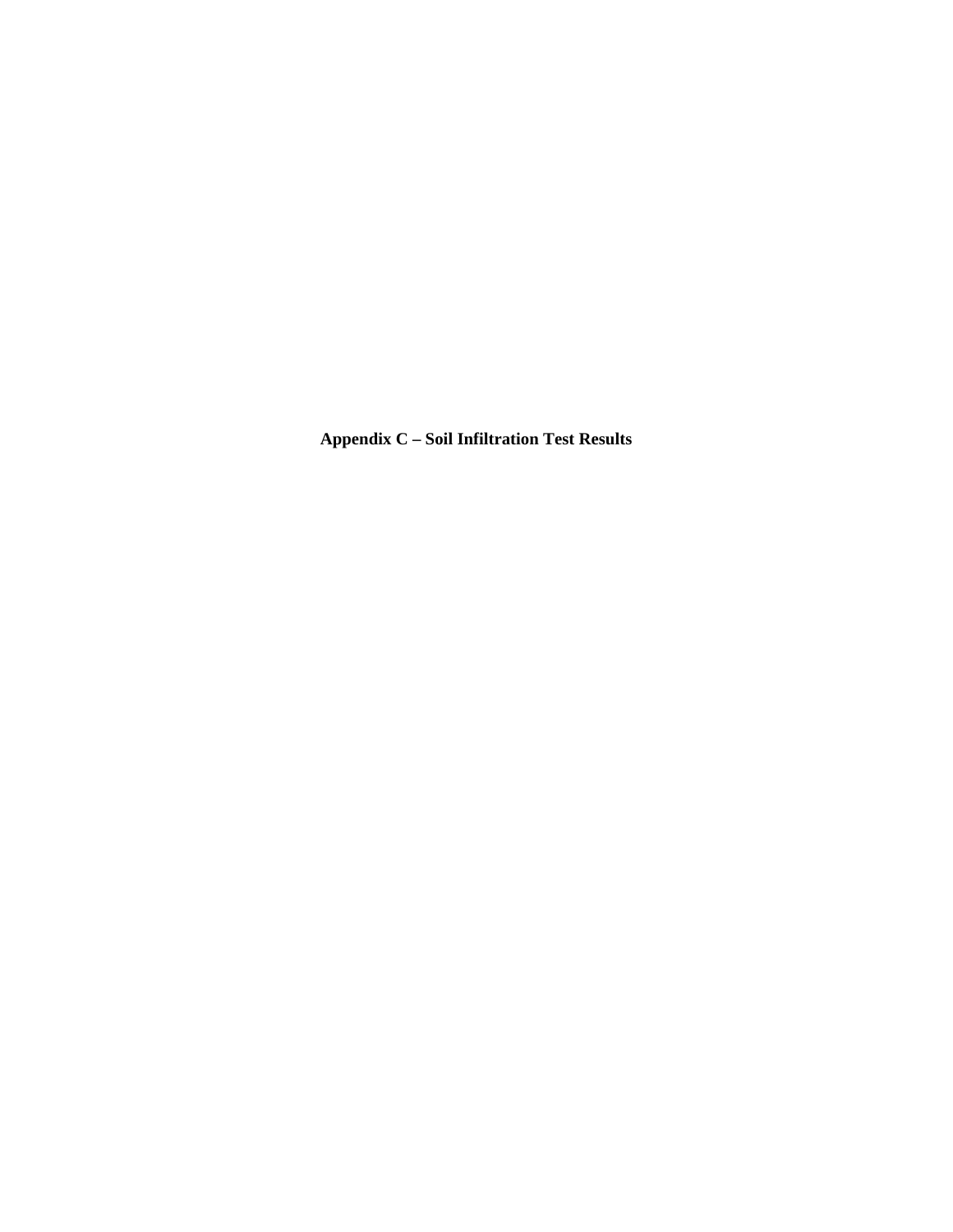

# **Inland Bays Proposed Spray Irrigation Site, 36"-60" Map Units Double Ring Infiltrometer Test Results**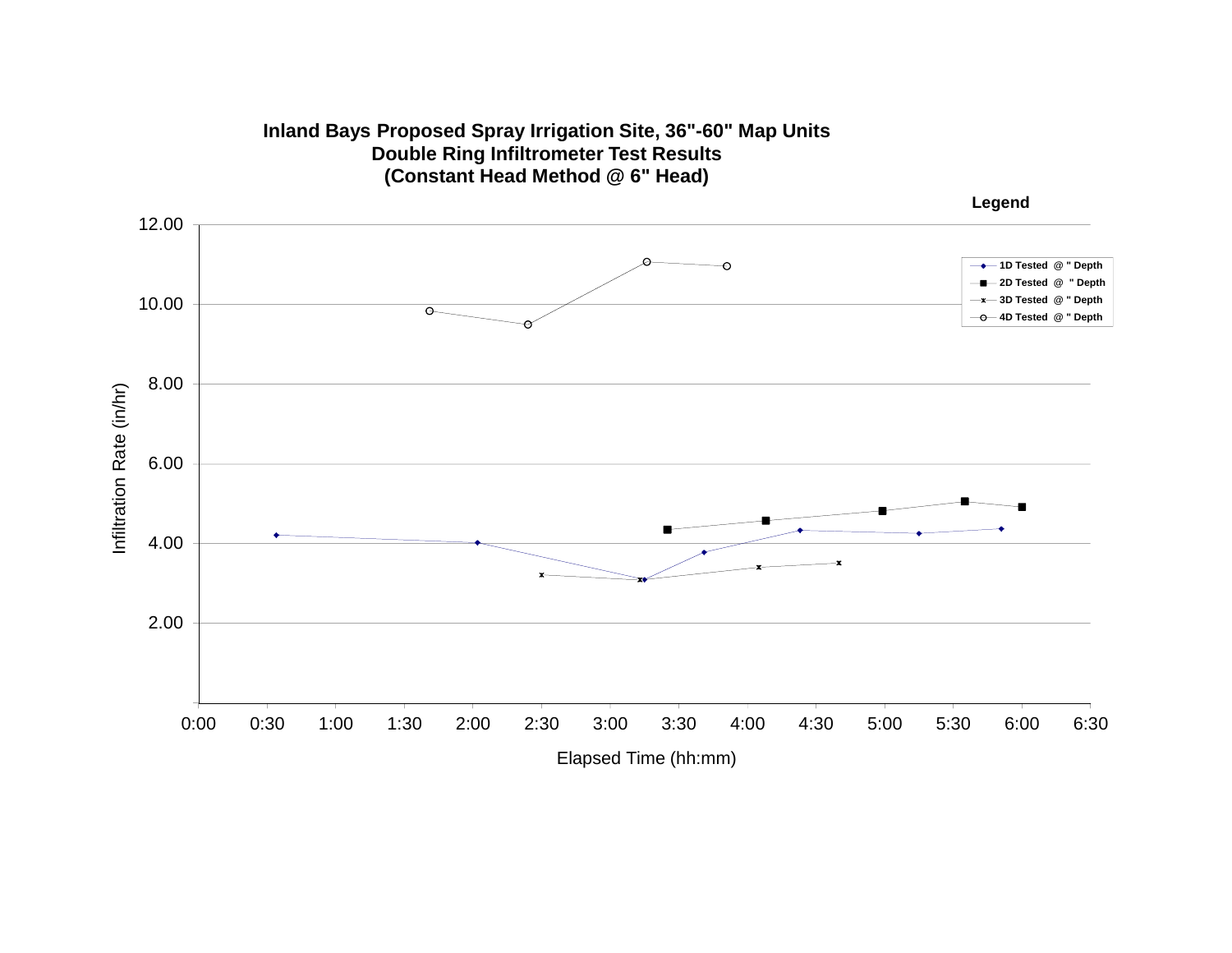

### **Inland Bays Proposed Spray Irrigation Site, >60" Map Units Double Ring Infiltrometer Test Results**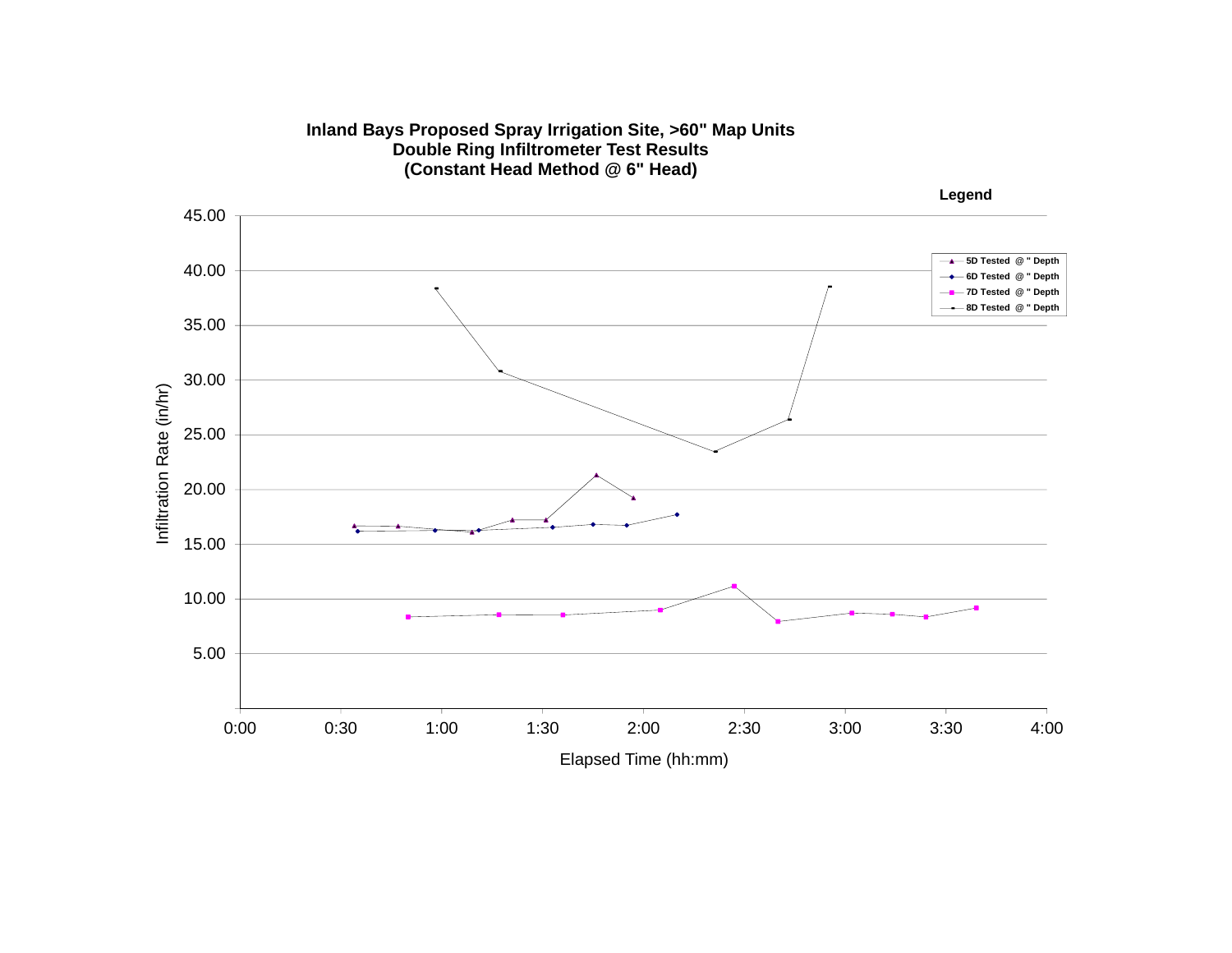## **Inland Bays Spray Expansion Double Ring Infiltrometer Testing Results**

| <b>Infiltrometer</b> |                               |                |              |               |                |                 |                |               |                |  |
|----------------------|-------------------------------|----------------|--------------|---------------|----------------|-----------------|----------------|---------------|----------------|--|
| Test                 | 11/3/2016                     |                |              |               |                |                 |                |               |                |  |
|                      |                               |                |              |               |                | Time            |                |               |                |  |
|                      |                               |                | Elapsed      | <b>Actual</b> |                | <b>Readings</b> |                |               |                |  |
| <b>Cumulative</b>    |                               | Elapsed        | Time         | Drop in       | Conversion     | <b>Taken</b>    |                | <b>Device</b> |                |  |
| Time (hours &        | Infiltration                  | Time           | (decimal     | <b>Ring</b>   | from Feet to   | (24hr           | <b>Device</b>  | <b>Drop</b>   |                |  |
| minutes)             | Rate                          | (minutes)      | hours)       | (inches)      | Inches         | clock)          | Reading        | (feet)        | <b>Remarks</b> |  |
|                      | 1D Tested                     | Set @          | 42"          |               |                |                 |                |               |                |  |
|                      | @ "Depth                      |                |              |               |                | 1 <sub>D</sub>  |                |               |                |  |
| 0:34                 | 4.22                          | 0:28           | 0.47         | 1.97          | 2.88           | 11:38           | 22.06          | 0.24          |                |  |
| 2:02                 | 4.03                          | 1:28<br>1:13   | 1.47         | 5.91          | 8.64           | 13:06           | 21.34          | 0.72          |                |  |
| 3:15<br>3:41         | 3.10<br>3.79                  | 0:26           | 1.22<br>0.43 | 3.77<br>1.64  | 5.52<br>2.4    | 14:19<br>14:45  | 20.88<br>20.68 | 0.46<br>0.20  |                |  |
| 4:23                 | 4.34                          | 0:42           | 0.70         | 3.03          | 4.44           | 15:27           | 20.31          | 0.37          |                |  |
| 5:15                 | 4.26                          | 0:52           | 0.87         | 3.69          | 5.4            | 16:19           | 19.86          | 0.45          |                |  |
| 5:51                 | 4.37                          | 0:36           | 0.60         | 2.62          | 3.84           | 16:55           | 19.54          | 0.32          |                |  |
|                      | 11/3/2016                     |                |              |               |                |                 |                |               |                |  |
|                      |                               |                |              |               |                | Time            |                |               |                |  |
|                      |                               |                | Elapsed      | <b>Actual</b> |                | Readings        |                |               |                |  |
| <b>Cumulative</b>    |                               | Elapsed        | Time         | Drop in       | Conversion     | <b>Taken</b>    |                | <b>Device</b> |                |  |
| Time (hours &        | Infiltration                  | Time           | (decimal     | Ring          | from Feet to   | (24hr           | <b>Device</b>  | <b>Drop</b>   |                |  |
| minutes)             | Rate                          | (minutes)      | hours)       | (inches)      | Inches         | clock)          | Reading        | (feet)        | <b>Remarks</b> |  |
|                      | 2D Tested                     | Set @          | 30"          |               |                | 2D              |                |               |                |  |
| 3:25                 | $^{\circ}$<br>" Depth<br>4.35 | 0:26           | 0.43         | 1.89          | 2.76           | 14:46           | 37.22          | 0.23          |                |  |
| 4:08                 | 4.58                          | 0:43           | 0.72         | 3.28          | 4.8            | 15:29           | 36.82          | 0.40          |                |  |
| 4:59                 | 4.82                          | 0:51           | 0.85         | 4.10          | 6              | 16:20           | 36.32          | 0.50          |                |  |
| 5:35                 | 5.06                          | 0:36           | 0.60         | 3.03          | 4.44           | 16:56           | 35.95          | 0.37          |                |  |
| 6:00                 | 4.92                          | 0:25           | 0.42         | 2.05          | $\overline{3}$ | 17:21           | 35.7           | 0.25          |                |  |
|                      | 11/3/2016                     |                |              |               |                |                 |                |               |                |  |
|                      |                               |                |              |               |                | <b>Time</b>     |                |               |                |  |
|                      |                               |                | Elapsed      | <b>Actual</b> |                | <b>Readings</b> |                |               |                |  |
| Cumulative           |                               | Elapsed        | <b>Time</b>  | Drop in       | Conversion     | <b>Taken</b>    |                | <b>Device</b> |                |  |
| Time (hours &        | Infiltration                  | <b>Time</b>    | (decimal     | Ring          | from Feet to   | (24hr           | <b>Device</b>  | <b>Drop</b>   |                |  |
| minutes)             | Rate                          | (minutes)      | hours)       | (inches)      | <b>Inches</b>  | clock)          | Reading        | (feet)        | <b>Remarks</b> |  |
|                      | <b>3D Tested</b>              | Set @          | 34"          |               |                |                 |                |               |                |  |
|                      | @ " Depth                     |                |              |               |                | 3 <sub>D</sub>  |                |               |                |  |
| 2:30                 | 3.22                          | 0:26           | 0.43<br>0.72 | 1.39          | 2.04           | 14:43<br>15:26  | 16.38          | 0.17<br>0.27  |                |  |
| 3:13<br>4:05         | 3.09<br>3.41                  | 0:43<br>0:52   | 0.87         | 2.21<br>2.95  | 3.24<br>4.32   | 16:18           | 16.11<br>15.75 | 0.36          |                |  |
| 4:40                 | 3.52                          | 0:35           | 0.58         | 2.05          | 3              | 16:53           | 15.5           | 0.25          |                |  |
|                      | 11/3/2016                     |                |              |               |                |                 |                |               |                |  |
|                      |                               |                |              |               |                | <b>Time</b>     |                |               |                |  |
|                      |                               |                | Elapsed      | <b>Actual</b> |                | <b>Readings</b> |                |               |                |  |
| Cumulative           |                               | Elapsed        | Time         | Drop in       | Conversion     | <b>Taken</b>    |                | <b>Device</b> |                |  |
| Time (hours &        | Infiltration                  | <b>Time</b>    | (decimal     | <b>Ring</b>   | from Feet to   | (24hr           | <b>Device</b>  | <b>Drop</b>   |                |  |
| minutes)             | Rate                          | (minutes)      | hours)       | (inches)      | Inches         | clock)          | Reading        | (feet)        | <b>Remarks</b> |  |
|                      | <b>4D Tested</b>              | Set @          | 36"          |               |                |                 |                |               |                |  |
|                      | @ "Depth                      |                |              |               |                | 4 <sub>D</sub>  |                |               |                |  |
| 1:41                 | 9.84                          | 0:26           | 0.43         | 4.27          | 6.24           | 14:42           | 29.10          | 0.52          |                |  |
| 2:24                 | 9.50                          | 0:43           | 0.72         | 6.81          | 9.96           | 15:25           | 28.27          | 0.83          |                |  |
| 3:16                 | 11.07                         | 0:52<br>0:35   | 0.87<br>0.58 | 9.60<br>6.40  | 14.04<br>9.36  | 16:17<br>16:52  | 27.10<br>26.32 | 1.17<br>0.78  |                |  |
| 3:51                 | 10.97<br>11/4/2016            |                |              |               |                |                 |                |               |                |  |
|                      |                               |                |              |               |                | Time            |                |               |                |  |
|                      |                               |                | Elapsed      | <b>Actual</b> |                | <b>Readings</b> |                |               |                |  |
| <b>Cumulative</b>    |                               | <b>Elapsed</b> | Time         | Drop in       | Conversion     | <b>Taken</b>    |                | <b>Device</b> |                |  |
| Time (hours &        | Infiltration                  | Time           | (decimal     | <b>Ring</b>   | from Feet to   | (24hr           | <b>Device</b>  | <b>Drop</b>   |                |  |
| minutes)             | Rate                          | (minutes)      | hours)       | (inches)      | Inches         | clock)          | Reading        | (feet)        | <b>Remarks</b> |  |
|                      |                               |                |              |               |                |                 |                |               |                |  |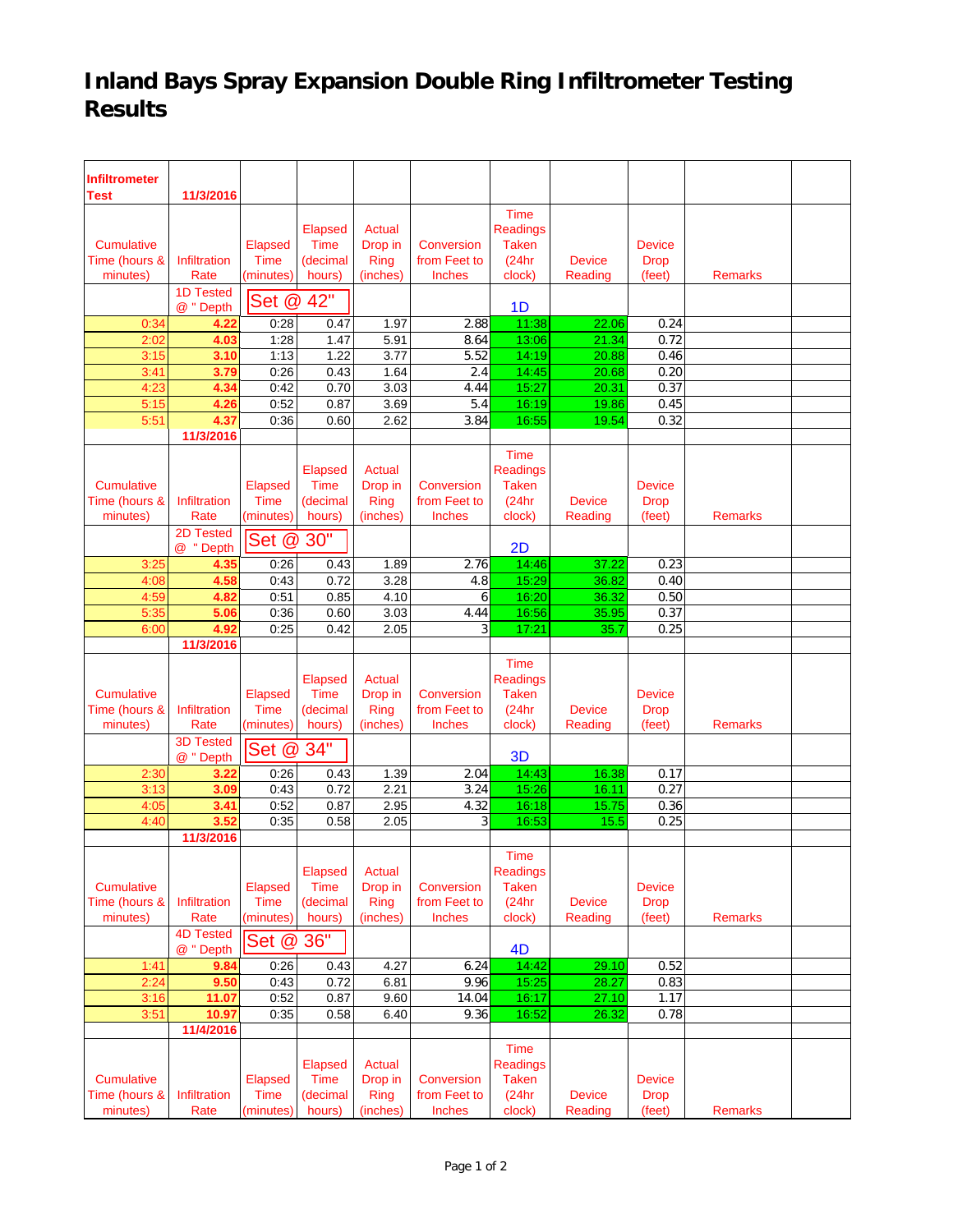## **Inland Bays Spray Expansion Double Ring Infiltrometer Testing Results**

|                   | 5D Tested        | Set @ 34"   |              |               |              |                 |               |               |                              |  |
|-------------------|------------------|-------------|--------------|---------------|--------------|-----------------|---------------|---------------|------------------------------|--|
|                   | @ "Depth         |             |              |               |              | 5 <sub>D</sub>  |               |               |                              |  |
| 0:34              | 16.69            | 0:23        | 0.38         | 6.40          | 9.36         | 13:45           | 29.53         | 0.78          |                              |  |
| 0:47              | 16.66            | 0:13        | 0.22         | 3.61          | 5.28         | 13:58           | 29.09         | 0.44          |                              |  |
| 1:09              | 16.11            | 0:22        | 0.37         | 5.91          | 8.64         | 14:20           | 28.37         | 0.72          |                              |  |
| 1:21              | 17.22            | 0:12        | 0.20         | 3.44          | 5.04         | 14:32           | 27.95         | 0.42          |                              |  |
| 1:31              | 17.22            | 0:10        | 0.17         | 2.87          | 4.2          | 14:42           | 27.6          | 0.35          |                              |  |
| 1:46              | 21.33            | 0:15        | 0.25         | 5.33          | 7.8          | 14:57           | 26.95         |               | 0.65 Reduced Head Outer Ring |  |
| 1:57              | 19.24            | 0:11        | 0.18         | 3.53          | 5.16         | 15:08           | 26.52         |               | 0.43 Reduced Head Outer Ring |  |
|                   | 11/4/2016        |             |              |               |              |                 |               |               |                              |  |
|                   |                  |             |              |               |              | <b>Time</b>     |               |               |                              |  |
|                   |                  |             | Elapsed      | <b>Actual</b> |              | <b>Readings</b> |               |               |                              |  |
| <b>Cumulative</b> |                  | Elapsed     | <b>Time</b>  | Drop in       | Conversion   | <b>Taken</b>    |               | <b>Device</b> |                              |  |
| Time (hours &     | Infiltration     | Time        | (decimal     | <b>Ring</b>   | from Feet to | (24hr           | <b>Device</b> | <b>Drop</b>   |                              |  |
| minutes)          | Rate             | (minutes)   | hours)       | (inches)      | Inches       | clock)          | Reading       | (feet)        | <b>Remarks</b>               |  |
|                   | <b>6D Tested</b> | Set @ 47"   |              |               |              |                 |               |               |                              |  |
|                   | @ "Depth         |             |              |               |              | 6 <sub>D</sub>  |               |               |                              |  |
| 0:35              | 16.19            | 0:31        | 0.52         | 8.37          | 12.24        | 13:21           | 37.42         | 1.02          |                              |  |
| 0:58              | 16.26            | 0:23        | 0.38         | 6.23          | 9.12         | 13:44           | 36.66         | 0.76          |                              |  |
| 1:11              | 16.28            | 0:13        | 0.22         | 3.53          | 5.16         | 13:57           | 36.23         | 0.43          |                              |  |
| 1:33              | 16.55            | 0:22        | 0.37         | 6.07          | 8.88         | 14:19           | 35.49         | 0.74          |                              |  |
| 1:45              | 16.81            | 0:12        | 0.20         | 3.36          | 4.92         | 14:31           | 35.08         | 0.41          |                              |  |
| 1:55              | 16.73            | 0:10        | 0.17         | 2.79          | 4.08         | 14:41           | 34.74         | 0.34          |                              |  |
| 2:10              | 17.72            | 0:15        | 0.25         | 4.43          | 6.48         | 14:56           | 34.20         |               | 0.54 Outer Ring Falling      |  |
|                   | 11/4/2016        |             |              |               |              |                 |               |               |                              |  |
|                   |                  |             |              |               |              | <b>Time</b>     |               |               |                              |  |
|                   |                  |             | Elapsed      | Actual        |              | <b>Readings</b> |               |               |                              |  |
| Cumulative        |                  | Elapsed     | <b>Time</b>  | Drop in       | Conversion   | <b>Taken</b>    |               | <b>Device</b> |                              |  |
| Time (hours &     | Infiltration     | <b>Time</b> | (decimal     | Ring          | from Feet to | (24hr           | <b>Device</b> | <b>Drop</b>   |                              |  |
| minutes)          | Rate             | (minutes)   | hours)       | (inches)      | Inches       | clock)          | Reading       | (feet)        | <b>Remarks</b>               |  |
|                   | <b>7D Tested</b> | Set @ 30"   |              |               |              |                 |               |               |                              |  |
|                   | @ "Depth         |             |              |               |              | 7D              |               |               |                              |  |
| 0:50              | 8.37             | 0:10        | 0.17         | 1.39          | 2.04         | 12:05           | 15.86         | 0.17          |                              |  |
| 1:17              | 8.57             | 0:27        | 0.45         | 3.85          | 5.64         | 12:32           | 15.39         | 0.47          |                              |  |
| 1:36              | 8.55             | 0:19        | 0.32         | 2.71          | 3.96         | 12:51           | 15.06         | 0.33          |                              |  |
| 2:05              | 8.99             | 0:29        | 0.48         | 4.35          | 6.36         | 13:20           | 14.53         | 0.53          |                              |  |
| 2:27              | 11.18            | 0:22        | 0.37         | 4.10          | 6            | 13:42           | 14.03         |               | 0.50 Outer Ring Dry          |  |
| 2:40              | 7.95             | 0:13        | 0.22         | 1.72          | 2.52         | 13:55           | 13.82         | 0.21          |                              |  |
| 3:02              | 8.72             | 0:22        | 0.37         | 3.20          | 4.68         | 14:17           | 13.43         | 0.39          |                              |  |
| 3:14              | 8.61             | 0:12        | 0.20         | 1.72          | 2.52         | 14:29           | 13.22         | 0.21          |                              |  |
| 3:24              | 8.37             | 0:10        | 0.17<br>0.25 | 1.39          | 2.04         | 14:39           | 13.05         | 0.17          | 0.28 Reduced Head Outer Ring |  |
| 3:39              | 9.19             | 0:15        |              |               |              |                 |               |               |                              |  |
|                   |                  |             |              | 2.30          | 3.36         | 14:54           | 12.77         |               |                              |  |
|                   | 11/4/2016        |             |              |               |              |                 |               |               |                              |  |
|                   |                  |             |              |               |              | Time            |               |               |                              |  |
|                   |                  |             | Elapsed      | Actual        |              | Readings        |               |               |                              |  |
| Cumulative        |                  | Elapsed     | <b>Time</b>  | Drop in       | Conversion   | <b>Taken</b>    |               | <b>Device</b> |                              |  |
| Time (hours &     | Infiltration     | <b>Time</b> | (decimal     | <b>Ring</b>   | from Feet to | (24hr           | <b>Device</b> | <b>Drop</b>   |                              |  |
| minutes)          | Rate             | (minutes)   | hours)       | (inches)      | Inches       | clock)          | Reading       | (feet)        | <b>Remarks</b>               |  |
|                   | 8D Tested        | Set @       | 36"          |               |              |                 |               |               |                              |  |
|                   | @ " Depth        |             |              |               |              | <b>8D</b>       |               |               |                              |  |
| 0:58              | 38.39            | 0:25        | 0.42         | 15.99         | 23.4         | 12:33           | 20.90         |               | 1.95 Reduced Head Outer Ring |  |
| 1:17              | 30.82            | 0:19        | 0.32         | 9.76          | 14.28        | 12:52           | 19.71         | 1.19          |                              |  |
| 2:21              | 23.47            | 0:13        | 0.22         | 5.09          | 7.44         | 13:56           | 20.50         | 0.62          |                              |  |
| 2:43              | 26.40            | 0:22        | 0.37         | 9.68          | 14.16        | 14:18           | 19.32         | 1.18          |                              |  |
| 2:55              | 38.55            | 0:12        | 0.20         | 7.71          | 11.28        | 14:30           | 18.38         |               | 0.94 Reduced Head Outer Ring |  |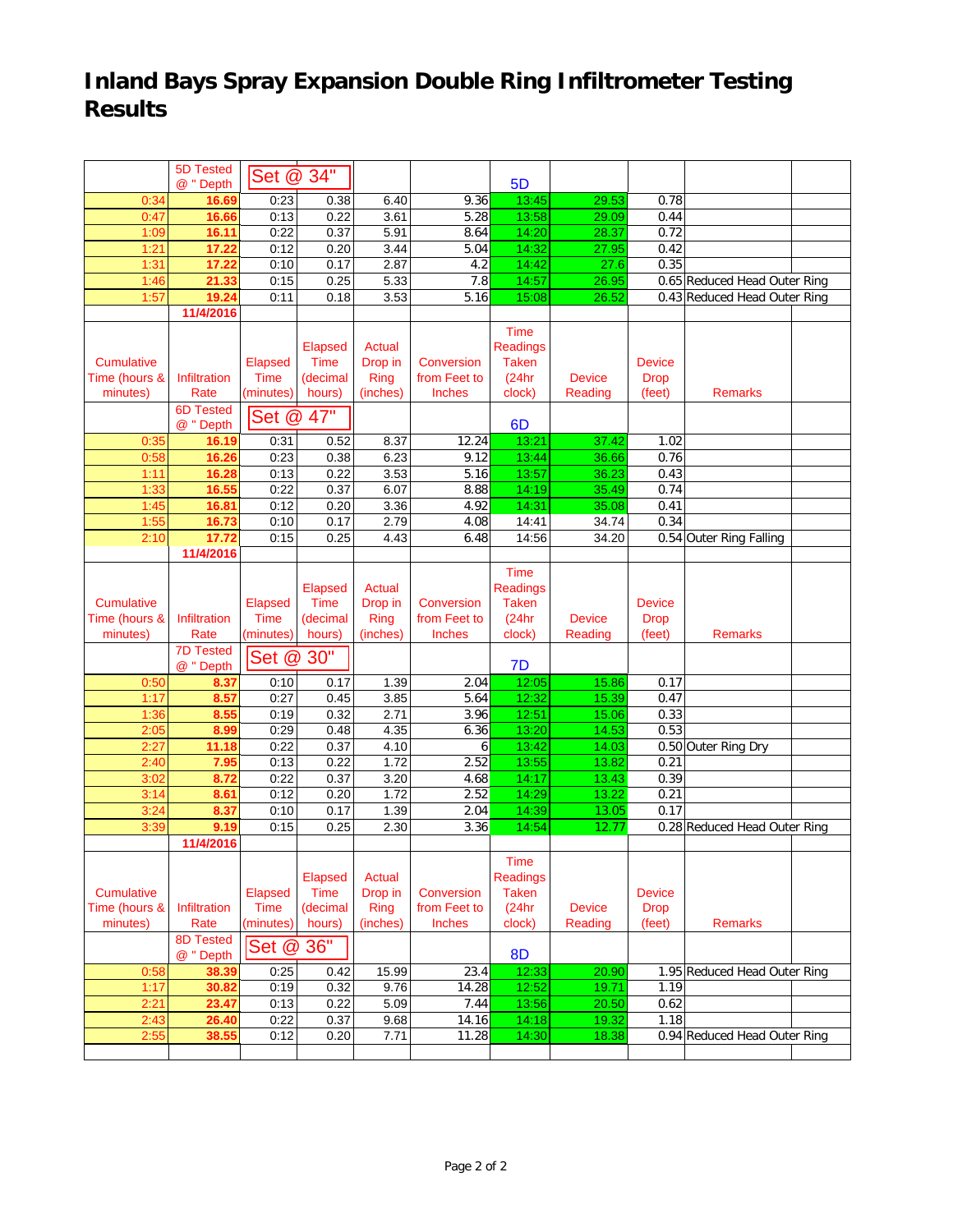### **SUSSEX COUNTY (INLAND BAYS) WASTEWATER TREATMENT AND DISPOSAL FACILITY - INFILTRATION TESTING**

**Double-Ring Infiltration Test (ASTM D 3385) Results Plot**



**GEOSCIENCES** 

SCO WWTP - INFIL TESTING Project No: 16014-Y November 2016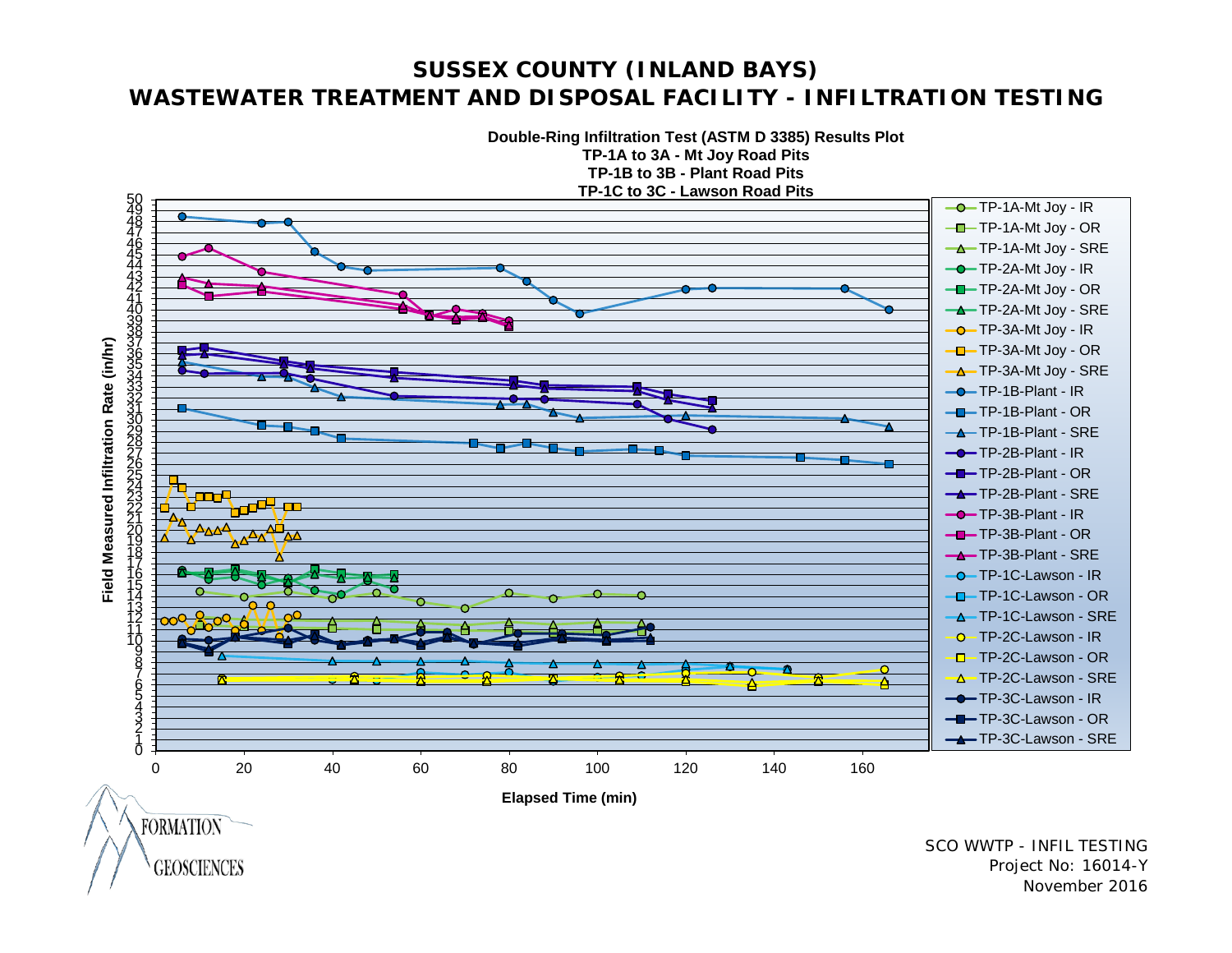

| Project Name:                                                                   |                      | Sussex County Inland Bays Wastewater Treatment and Disposal Facility - Infiltration Testing<br>Date: 11/10/16 |                                                                                                                                                                   |                    |                                    |               |                              |                  |                               |                            |                            |                                    |                  |
|---------------------------------------------------------------------------------|----------------------|---------------------------------------------------------------------------------------------------------------|-------------------------------------------------------------------------------------------------------------------------------------------------------------------|--------------------|------------------------------------|---------------|------------------------------|------------------|-------------------------------|----------------------------|----------------------------|------------------------------------|------------------|
| Project No.:                                                                    | 16014-Y              |                                                                                                               |                                                                                                                                                                   |                    |                                    |               |                              |                  |                               |                            |                            |                                    | Test By: JPC     |
| Test Hole No.:                                                                  | TP - 1A - Mt. Joy    |                                                                                                               |                                                                                                                                                                   |                    |                                    |               |                              |                  |                               |                            |                            |                                    |                  |
| Est. Ground Surface Elev.:                                                      |                      | ft.                                                                                                           |                                                                                                                                                                   |                    |                                    |               |                              |                  |                               |                            |                            |                                    |                  |
| Approximate Test Elev.:                                                         |                      | ft.                                                                                                           |                                                                                                                                                                   |                    |                                    |               |                              |                  |                               |                            |                            |                                    |                  |
| Test Depth:                                                                     | $2.5\,$              | ft.                                                                                                           |                                                                                                                                                                   |                    |                                    |               |                              |                  |                               |                            |                            |                                    |                  |
| Test Type:                                                                      | <b>Constant Head</b> |                                                                                                               | <b>Double-Ring</b>                                                                                                                                                | <b>ASTM D 3385</b> |                                    |               |                              |                  |                               |                            |                            |                                    |                  |
| <b>Test Details</b>                                                             |                      | Ring ID Dia. (in.)                                                                                            | Head Vol. (gal)                                                                                                                                                   |                    | <b>Test Surfaces</b>               |               | <b>Test Saturation</b>       |                  |                               |                            |                            |                                    |                  |
| Inner Ring:                                                                     | Ai                   | 12                                                                                                            | 2.4                                                                                                                                                               | In. $Ring:$        |                                    | $111$ sq. in. |                              |                  | <b>Begin Saturation Time:</b> | 11:18                      |                            |                                    |                  |
| Outer Ring:                                                                     | Ao                   | 24                                                                                                            | 7.4                                                                                                                                                               | Out. Ring:         |                                    | 344 sq. in.   |                              |                  | End Saturation Time:          | 12:00                      |                            |                                    |                  |
| Test Head (in.):                                                                | $\overline{5}$       |                                                                                                               |                                                                                                                                                                   | Total:             |                                    | $455$ sq. in. |                              |                  | Approx. Saturation Volume:    |                            |                            |                                    |                  |
|                                                                                 |                      |                                                                                                               |                                                                                                                                                                   |                    | Res. X-Sectional Area <sup>3</sup> |               |                              | In. Ring Fill:   |                               | 2.8 gal                    | Sat <sub>fill</sub>        |                                    | $0.4$ gal        |
| Inner Ring Res.:                                                                | Res1                 | 12                                                                                                            | in.                                                                                                                                                               |                    | Res1 113 sq. in.                   |               |                              | Outer Ring Fill: |                               | $8.5$ gal                  | $\text{Sat}_{\text{fill}}$ |                                    | $1.1$ gal        |
|                                                                                 |                      |                                                                                                               |                                                                                                                                                                   |                    |                                    |               | Res1 Feed (min) (drop):      |                  | 42                            |                            | $0.76$ feet =              |                                    | 4.5 gal          |
| Outer Ring Res.: Res2                                                           |                      | 12                                                                                                            | in.                                                                                                                                                               |                    | Res2                               | 113 sq. in.   | Res2 Feed (min) (drop):      |                  | 42                            |                            | 1.73 $feet =$              | 10.1 gal                           |                  |
|                                                                                 |                      | Inner Reservoir Volume:                                                                                       |                                                                                                                                                                   |                    |                                    |               | Outer Reservoir Volume:      |                  |                               |                            | $Total =$                  | $16.1$ gal                         |                  |
| <b>Conversions:</b><br>1 foot of Reservoir Res $1 =$                            |                      | 1356 cubic inches of water                                                                                    | $=$                                                                                                                                                               | 5.9                | gallons                            |               | 1 foot of Reservoir $Res2 =$ |                  |                               | 1356 cubic inches of water |                            |                                    | 5.9 gallons      |
|                                                                                 |                      |                                                                                                               |                                                                                                                                                                   |                    |                                    |               |                              |                  |                               |                            |                            |                                    |                  |
| 1 gallon $=$                                                                    |                      | 231 cubic inches of water                                                                                     |                                                                                                                                                                   |                    |                                    |               |                              |                  |                               |                            |                            |                                    |                  |
| <b>Test Period</b>                                                              |                      | <b>Initial Res. Head</b>                                                                                      | Time of                                                                                                                                                           | <b>Elapsed</b>     | Dt                                 |               | Res. Head                    |                  | <b>Reservoir Drop in</b>      | Water                      |                            | <b>Field Measured Infiltration</b> |                  |
|                                                                                 |                      | <b>Measurements (feet)</b>                                                                                    | Measurement                                                                                                                                                       | time               |                                    |               | <b>Measurements (feet)</b>   |                  | Head (feet)                   | Temp. $(^{\circ}F)$        |                            | Rate                               |                  |
|                                                                                 |                      |                                                                                                               |                                                                                                                                                                   |                    |                                    |               |                              |                  |                               |                            |                            | (inches per hour)                  |                  |
|                                                                                 | Inner                | Outer                                                                                                         | (mm/dd/yyyy<br>$24$ hrs)                                                                                                                                          | (min)              | (min)                              | Inner         | Outer                        | Inner            | Outer                         | (°F)                       | Inner<br>Ring (Kv)         | Outer<br>Ring                      | Single           |
| <b>Start Analysis</b>                                                           | 3.37                 | 2.23                                                                                                          | 11/4/16 12:00                                                                                                                                                     | $\boldsymbol{0}$   | $\overline{\phantom{a}}$           | 3.37          | 2.23                         | 0.00             | 0.00                          | 59                         | ш,                         | ÷,                                 | Ring<br>ω.       |
|                                                                                 |                      |                                                                                                               | 11/4/16 12:10                                                                                                                                                     | 10                 | 10                                 | 3.17          | 1.75                         | 0.20             | 0.48                          | 59                         | 14.5                       | 11.4                               | 12.2             |
|                                                                                 |                      |                                                                                                               | 11/4/16 12:20                                                                                                                                                     | 20                 | 10                                 | 2.98          | 1.28                         | 0.19             | 0.48                          | 59                         | 13.9                       | 11.3                               | 11.9             |
| Refill Reservoir                                                                |                      | 3.91                                                                                                          | 11/4/16 12:30                                                                                                                                                     | 30                 | 10                                 | 2.78          | 3.91                         | 0.20             | 0.00                          | 59                         | 14.5                       | $\bar{\phantom{a}}$                | $\omega_{\rm m}$ |
|                                                                                 |                      |                                                                                                               | 11/4/16 12:40                                                                                                                                                     | 40                 | 10                                 | 2.59          | 3.44                         | 0.19             | 0.47                          | 59                         | 13.8                       | 11.1                               | 11.8             |
|                                                                                 |                      |                                                                                                               | 11/4/16 12:50                                                                                                                                                     | 50                 | 10                                 | 2.40          | 2.98                         | 0.20             | 0.47                          | 59                         | 14.3                       | 11.0                               | 11.8             |
|                                                                                 |                      |                                                                                                               | $11/4/16$ 13:00                                                                                                                                                   | 60                 | 10                                 | 2.22          | 2.52                         | 0.18             | 0.46                          | 59                         | 13.5                       | 11.0                               | 11.6             |
|                                                                                 |                      |                                                                                                               | 11/4/16 13:10                                                                                                                                                     | 70                 | 10                                 | 2.04          | 2.05                         | 0.18             | 0.46                          | 59                         | 12.9                       | 10.9                               | 11.4             |
|                                                                                 |                      |                                                                                                               | 11/4/16 13:20                                                                                                                                                     | 80                 | 10                                 | 1.84          | 1.60                         | 0.20             | 0.46                          | 59                         | 14.3                       | 10.9                               | 11.7             |
|                                                                                 |                      |                                                                                                               | 11/4/16 13:30                                                                                                                                                     | 90                 | 10                                 | 1.66          | 1.14                         | 0.19             | 0.45                          | 59                         | 13.8                       | 10.7                               | 11.5             |
|                                                                                 |                      |                                                                                                               | 11/4/16 13:40                                                                                                                                                     | 100                | 10                                 | 1.46          | 0.69                         | 0.19             | 0.46                          | 60                         | 14.2                       | 10.8                               | 11.7             |
| <b>End Analysis</b>                                                             |                      |                                                                                                               | 11/4/16 13:50                                                                                                                                                     | 110                | 10                                 | 1.27          | 0.23                         | 0.19             | 0.46                          | 60                         | 14.1                       | 10.8                               | 11.6             |
|                                                                                 |                      |                                                                                                               |                                                                                                                                                                   |                    |                                    |               |                              |                  |                               |                            |                            |                                    |                  |
|                                                                                 |                      |                                                                                                               |                                                                                                                                                                   |                    |                                    |               |                              |                  |                               |                            |                            |                                    |                  |
|                                                                                 |                      |                                                                                                               |                                                                                                                                                                   |                    |                                    |               |                              |                  |                               |                            |                            |                                    |                  |
|                                                                                 |                      |                                                                                                               |                                                                                                                                                                   |                    |                                    |               |                              |                  |                               |                            |                            |                                    |                  |
|                                                                                 |                      |                                                                                                               |                                                                                                                                                                   |                    |                                    |               |                              |                  |                               |                            |                            |                                    |                  |
|                                                                                 |                      |                                                                                                               |                                                                                                                                                                   |                    |                                    |               |                              |                  |                               |                            |                            |                                    |                  |
|                                                                                 |                      |                                                                                                               |                                                                                                                                                                   |                    |                                    |               |                              |                  |                               |                            |                            |                                    |                  |
|                                                                                 |                      |                                                                                                               |                                                                                                                                                                   |                    |                                    |               |                              |                  |                               |                            |                            |                                    |                  |
|                                                                                 |                      |                                                                                                               |                                                                                                                                                                   |                    |                                    |               |                              |                  |                               |                            |                            |                                    |                  |
|                                                                                 |                      |                                                                                                               |                                                                                                                                                                   |                    |                                    |               |                              |                  |                               |                            |                            |                                    |                  |
|                                                                                 |                      |                                                                                                               |                                                                                                                                                                   |                    |                                    |               |                              |                  |                               |                            |                            |                                    |                  |
|                                                                                 |                      |                                                                                                               |                                                                                                                                                                   |                    |                                    |               |                              |                  |                               |                            |                            |                                    |                  |
|                                                                                 |                      |                                                                                                               |                                                                                                                                                                   |                    |                                    |               |                              |                  |                               |                            |                            |                                    |                  |
|                                                                                 |                      |                                                                                                               |                                                                                                                                                                   |                    |                                    |               |                              |                  |                               |                            |                            |                                    |                  |
| <b>Duration of Testing (hours)</b>                                              |                      |                                                                                                               |                                                                                                                                                                   | 2.5                |                                    |               |                              |                  |                               |                            |                            |                                    |                  |
| Est. Volume of Water Infiltrated during Analysis Period (gallons)               |                      |                                                                                                               |                                                                                                                                                                   |                    |                                    |               |                              |                  | 65                            |                            |                            |                                    |                  |
| Est. Volume of Water Infiltrated during Test Sat. and Analysis Period (gallons) |                      |                                                                                                               |                                                                                                                                                                   |                    |                                    |               |                              |                  | 81                            |                            | 14.0                       | 11.0                               | 11.7             |
| <b>Average Field Measured Infiltration Rate (inches per hour)</b>               |                      |                                                                                                               |                                                                                                                                                                   |                    |                                    |               |                              |                  |                               |                            |                            |                                    |                  |
| Minimum Field Measured Infiltration Rate (inches per hour)                      |                      |                                                                                                               |                                                                                                                                                                   |                    |                                    |               |                              |                  |                               |                            | 12.9                       | 10.7                               | 11.4             |
| Notes:                                                                          |                      |                                                                                                               | 1. Infiltration test performed at test pit location TP - 1A - Mt. Joy at approximately 2.5 feet below existing ground surface.                                    |                    |                                    |               |                              |                  |                               |                            |                            |                                    |                  |
|                                                                                 |                      |                                                                                                               | 2. Constant Head, Double-Ring infiltration test performed in general accordance with ASTM D 3385.                                                                 |                    |                                    |               |                              |                  |                               |                            |                            |                                    |                  |
|                                                                                 |                      |                                                                                                               | 3. Reservoir water level readings recorded on a 1 minute frequency using water level data loggers. Data collected rounded to the nearest 0.01 feet.               |                    |                                    |               |                              |                  |                               |                            |                            |                                    |                  |
|                                                                                 |                      |                                                                                                               | 4. Average field measured infiltration rate based on near steady state conditions determined from data collected.                                                 |                    |                                    |               |                              |                  |                               |                            |                            |                                    |                  |
|                                                                                 |                      |                                                                                                               | 5. Testing performed in a loose density Loamy Sand to Sand soil horizon encountered within the test excavation at the noted test depth.                           |                    |                                    |               |                              |                  |                               |                            |                            |                                    |                  |
|                                                                                 |                      |                                                                                                               | 6. Testing performed for Accent Environmental, L.L.C. (AE). Locations, elevations and descriptive log of the test excavation's soil profile were estimated by AE. |                    |                                    |               |                              |                  |                               |                            |                            |                                    |                  |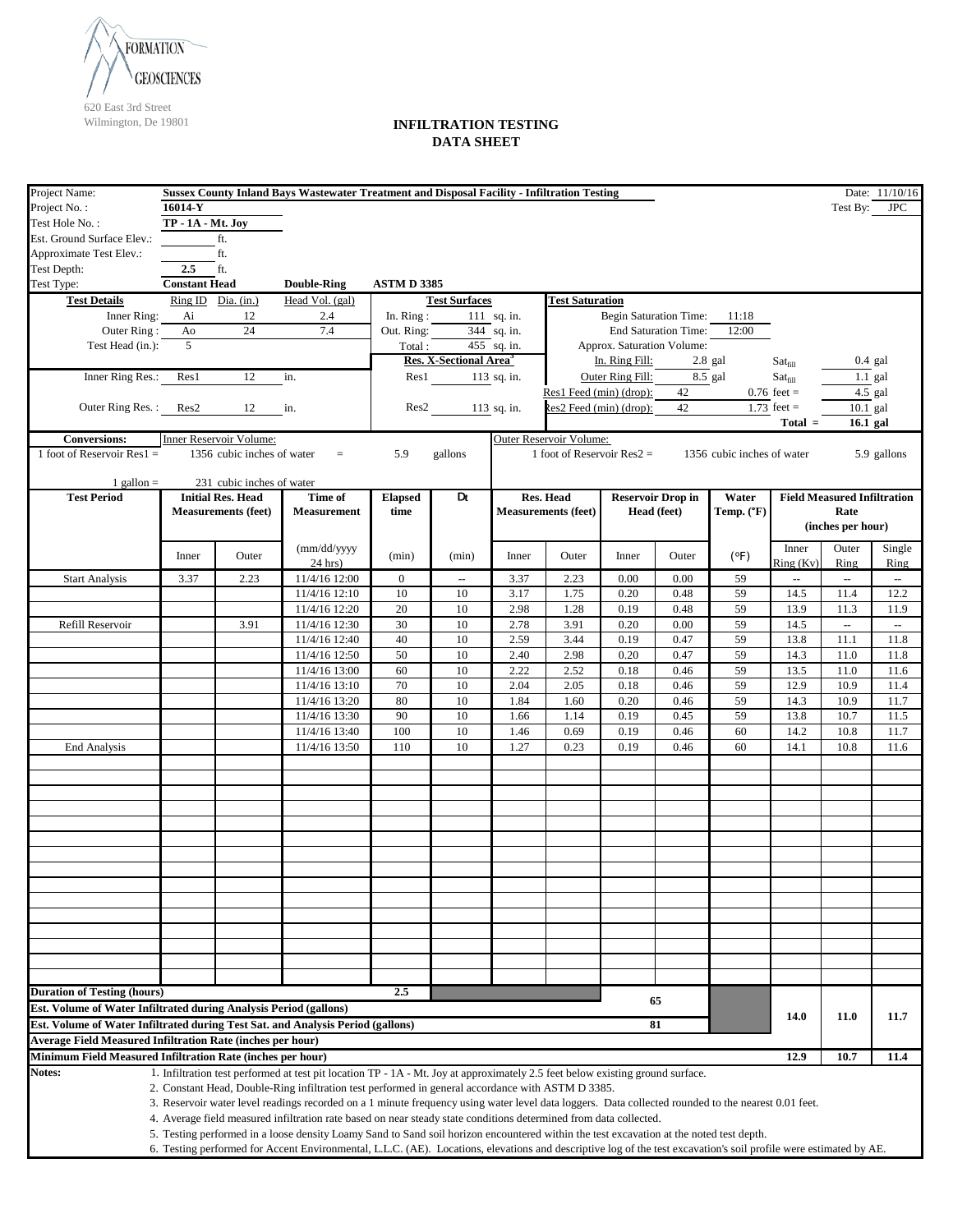

| Project Name:                                                                   |                      |                            | Sussex County Inland Bays Wastewater Treatment and Disposal Facility - Infiltration Testing                                                                       |                  |                                    |               |                              |                  |                               |                            |                            |                                    | Date: 11/10/16 |
|---------------------------------------------------------------------------------|----------------------|----------------------------|-------------------------------------------------------------------------------------------------------------------------------------------------------------------|------------------|------------------------------------|---------------|------------------------------|------------------|-------------------------------|----------------------------|----------------------------|------------------------------------|----------------|
| Project No.:                                                                    | 16014-Y              |                            |                                                                                                                                                                   |                  |                                    |               |                              |                  |                               |                            |                            | Test By: JPC                       |                |
| Test Hole No.:                                                                  | $TP - 2A - Mt$ Joy   |                            |                                                                                                                                                                   |                  |                                    |               |                              |                  |                               |                            |                            |                                    |                |
| Est. Ground Surface Elev.:                                                      |                      | ft.                        |                                                                                                                                                                   |                  |                                    |               |                              |                  |                               |                            |                            |                                    |                |
| Approximate Test Elev.:                                                         |                      | ft.                        |                                                                                                                                                                   |                  |                                    |               |                              |                  |                               |                            |                            |                                    |                |
| Test Depth:                                                                     | 3.4                  | ft.                        |                                                                                                                                                                   |                  |                                    |               |                              |                  |                               |                            |                            |                                    |                |
| Test Type:                                                                      | <b>Constant Head</b> |                            | <b>Double-Ring</b>                                                                                                                                                | <b>ASTMD3385</b> |                                    |               |                              |                  |                               |                            |                            |                                    |                |
| <b>Test Details</b>                                                             |                      | Ring ID Dia. (in.)         | Head Vol. (gal)                                                                                                                                                   |                  | <b>Test Surfaces</b>               |               | <b>Test Saturation</b>       |                  |                               |                            |                            |                                    |                |
| Inner Ring:                                                                     | Ei                   | 12                         | 2.4                                                                                                                                                               | In. $Ring:$      |                                    | $111$ sq. in. |                              |                  | <b>Begin Saturation Time:</b> | 11:50                      |                            |                                    |                |
| Outer Ring:                                                                     | Eo                   | $24\,$                     | 7.5                                                                                                                                                               | Out. Ring:       |                                    | 346 sq. in.   |                              |                  | <b>End Saturation Time:</b>   | 12:30                      |                            |                                    |                |
| Test Head (in.):                                                                | $\overline{5}$       |                            |                                                                                                                                                                   | Total:           |                                    | 457 sq. in.   |                              |                  | Approx. Saturation Volume:    |                            |                            |                                    |                |
|                                                                                 |                      |                            |                                                                                                                                                                   |                  | Res. X-Sectional Area <sup>3</sup> |               |                              | In. Ring Fill:   |                               | $2.8$ gal                  | $\text{Sat}_{\text{fill}}$ |                                    | $0.4$ gal      |
| Inner Ring Res.:                                                                | Res1                 | 12                         | in.                                                                                                                                                               |                  | Res1 113 sq. in.                   |               |                              | Outer Ring Fill: | $15.8$ gal                    |                            | $\text{Sat}_{\text{fill}}$ |                                    | 8.3 gal        |
|                                                                                 |                      |                            |                                                                                                                                                                   |                  |                                    |               | Res1 Feed (min) (drop):      |                  | 40                            |                            | $0.82$ feet =              |                                    | 4.8 gal        |
| Outer Ring Res.: Res2                                                           |                      | 12                         | in.                                                                                                                                                               |                  | Res2                               | 113 sq. in.   | Res2 Feed (min) (drop):      |                  | 40                            |                            | $0.48$ feet =              |                                    | $2.8$ gal      |
| <b>Conversions:</b>                                                             |                      | Inner Reservoir Volume:    |                                                                                                                                                                   |                  |                                    |               | Outer Reservoir Volume:      |                  |                               |                            | $Total =$                  | 16.4 gal                           |                |
| 1 foot of Reservoir Res $1 =$                                                   |                      | 1356 cubic inches of water | $=$                                                                                                                                                               | 5.9              | gallons                            |               | 1 foot of Reservoir $Res2 =$ |                  |                               | 1356 cubic inches of water |                            |                                    | 5.9 gallons    |
|                                                                                 |                      |                            |                                                                                                                                                                   |                  |                                    |               |                              |                  |                               |                            |                            |                                    |                |
| 1 gallon $=$                                                                    |                      | 231 cubic inches of water  |                                                                                                                                                                   |                  |                                    |               |                              |                  |                               |                            |                            |                                    |                |
| <b>Test Period</b>                                                              |                      | <b>Initial Res. Head</b>   | Time of                                                                                                                                                           | <b>Elapsed</b>   | Dt                                 |               | Res. Head                    |                  | <b>Reservoir Drop in</b>      | Water                      |                            | <b>Field Measured Infiltration</b> |                |
|                                                                                 |                      | <b>Measurements (feet)</b> | Measurement                                                                                                                                                       | time             |                                    |               | <b>Measurements (feet)</b>   |                  | Head (feet)                   | Temp. $(^{\circ}F)$        |                            | Rate                               |                |
|                                                                                 |                      |                            |                                                                                                                                                                   |                  |                                    |               |                              |                  |                               |                            |                            | (inches per hour)                  |                |
|                                                                                 | Inner                | Outer                      | (mm/dd/yyyy                                                                                                                                                       | (min)            | (min)                              | Inner         | Outer                        | Inner            | Outer                         | (°F)                       | Inner                      | Outer                              | Single         |
|                                                                                 |                      |                            | $24$ hrs)                                                                                                                                                         |                  |                                    |               |                              |                  |                               |                            | Ring (Kv)                  | Ring                               | Ring           |
| <b>Start Analysis</b>                                                           | 3.54                 | 4.06                       | 11/4/16 12:30                                                                                                                                                     | $\mathbf{0}$     | $\overline{\phantom{a}}$           | 3.54          | 4.06                         | 0.00             | 0.00                          | 59                         | ω.                         | $\bar{\phantom{a}}$                | ω.             |
|                                                                                 |                      |                            | 11/4/16 12:36                                                                                                                                                     | 6                | 6                                  | 3.41          | 3.65                         | 0.13             | 0.41                          | 59                         | 16.4                       | 16.1                               | 16.2           |
|                                                                                 |                      |                            | 11/4/16 12:42                                                                                                                                                     | 12               | 6                                  | 3.28          | 3.23                         | 0.13             | 0.41                          | 59                         | 15.5                       | 16.2                               | 16.0           |
|                                                                                 |                      |                            | 11/4/16 12:48                                                                                                                                                     | 18               | 6                                  | 3.15          | 2.81                         | 0.13             | 0.42                          | 59<br>59                   | 15.8                       | 16.5                               | 16.3           |
|                                                                                 |                      |                            | 11/4/16 12:54<br>11/4/16 13:00                                                                                                                                    | 24<br>30         | 6<br>6                             | 3.03<br>2.90  | 2.40<br>2.02                 | 0.12<br>0.13     | 0.41<br>0.39                  | 59                         | 15.0<br>15.7               | 16.0<br>15.2                       | 15.8<br>15.3   |
|                                                                                 |                      |                            | $11/4/16$ 13:06                                                                                                                                                   | 36               | 6                                  | 2.78          | 1.60                         | 0.12             | 0.42                          | 59                         | 14.6                       | 16.5                               | 16.0           |
|                                                                                 |                      |                            | 11/4/16 13:12                                                                                                                                                     | 42               | 6                                  | 2.67          | 1.19                         | 0.12             | 0.41                          | 59                         | 14.2                       | 16.1                               | 15.6           |
|                                                                                 |                      |                            | 11/4/16 13:18                                                                                                                                                     | 48               | 6                                  | 2.54          | 0.78                         | 0.13             | 0.40                          | 59                         | 15.4                       | 15.8                               | 15.7           |
| <b>End Analysis</b>                                                             |                      |                            | 11/4/16 13:24                                                                                                                                                     | 54               | 6                                  | 2.42          | 0.37                         | 0.12             | 0.41                          | 59                         | 14.7                       | 16.0                               | 15.7           |
|                                                                                 |                      |                            |                                                                                                                                                                   |                  |                                    |               |                              |                  |                               |                            |                            |                                    |                |
|                                                                                 |                      |                            |                                                                                                                                                                   |                  |                                    |               |                              |                  |                               |                            |                            |                                    |                |
|                                                                                 |                      |                            |                                                                                                                                                                   |                  |                                    |               |                              |                  |                               |                            |                            |                                    |                |
|                                                                                 |                      |                            |                                                                                                                                                                   |                  |                                    |               |                              |                  |                               |                            |                            |                                    |                |
|                                                                                 |                      |                            |                                                                                                                                                                   |                  |                                    |               |                              |                  |                               |                            |                            |                                    |                |
|                                                                                 |                      |                            |                                                                                                                                                                   |                  |                                    |               |                              |                  |                               |                            |                            |                                    |                |
|                                                                                 |                      |                            |                                                                                                                                                                   |                  |                                    |               |                              |                  |                               |                            |                            |                                    |                |
|                                                                                 |                      |                            |                                                                                                                                                                   |                  |                                    |               |                              |                  |                               |                            |                            |                                    |                |
|                                                                                 |                      |                            |                                                                                                                                                                   |                  |                                    |               |                              |                  |                               |                            |                            |                                    |                |
|                                                                                 |                      |                            |                                                                                                                                                                   |                  |                                    |               |                              |                  |                               |                            |                            |                                    |                |
|                                                                                 |                      |                            |                                                                                                                                                                   |                  |                                    |               |                              |                  |                               |                            |                            |                                    |                |
|                                                                                 |                      |                            |                                                                                                                                                                   |                  |                                    |               |                              |                  |                               |                            |                            |                                    |                |
|                                                                                 |                      |                            |                                                                                                                                                                   |                  |                                    |               |                              |                  |                               |                            |                            |                                    |                |
|                                                                                 |                      |                            |                                                                                                                                                                   |                  |                                    |               |                              |                  |                               |                            |                            |                                    |                |
|                                                                                 |                      |                            |                                                                                                                                                                   |                  |                                    |               |                              |                  |                               |                            |                            |                                    |                |
|                                                                                 |                      |                            |                                                                                                                                                                   |                  |                                    |               |                              |                  |                               |                            |                            |                                    |                |
| <b>Duration of Testing (hours)</b>                                              |                      |                            |                                                                                                                                                                   | 1.6              |                                    |               |                              |                  |                               |                            |                            |                                    |                |
| Est. Volume of Water Infiltrated during Analysis Period (gallons)               |                      |                            |                                                                                                                                                                   |                  |                                    |               |                              |                  | 70                            |                            |                            |                                    |                |
| Est. Volume of Water Infiltrated during Test Sat. and Analysis Period (gallons) |                      |                            |                                                                                                                                                                   |                  |                                    |               |                              |                  | 86                            |                            | 15.3                       | 16.0                               | 15.9           |
| <b>Average Field Measured Infiltration Rate (inches per hour)</b>               |                      |                            |                                                                                                                                                                   |                  |                                    |               |                              |                  |                               |                            |                            |                                    |                |
| Minimum Field Measured Infiltration Rate (inches per hour)                      |                      |                            |                                                                                                                                                                   |                  |                                    |               |                              |                  |                               |                            | 14.2                       | 15.2                               | 15.3           |
| Notes:                                                                          |                      |                            | 1. Infiltration test performed at test pit location TP - 2A - Mt Joy at approximately 3.4 feet below existing ground surface.                                     |                  |                                    |               |                              |                  |                               |                            |                            |                                    |                |
|                                                                                 |                      |                            | 2. Constant Head, Double-Ring infiltration test performed in general accordance with ASTM D 3385.                                                                 |                  |                                    |               |                              |                  |                               |                            |                            |                                    |                |
|                                                                                 |                      |                            | 3. Reservoir water level readings recorded on a 1 minute frequency using water level data loggers. Data collected rounded to the nearest 0.01 feet.               |                  |                                    |               |                              |                  |                               |                            |                            |                                    |                |
|                                                                                 |                      |                            | 4. Average field measured infiltration rate based on near steady state conditions determined from data collected.                                                 |                  |                                    |               |                              |                  |                               |                            |                            |                                    |                |
|                                                                                 |                      |                            | 5. Testing performed in a very loose density Loamy Sand to Sand soil horizon encountered within the test excavation at the noted test depth.                      |                  |                                    |               |                              |                  |                               |                            |                            |                                    |                |
|                                                                                 |                      |                            | 6. Testing performed for Accent Environmental, L.L.C. (AE). Locations, elevations and descriptive log of the test excavation's soil profile were estimated by AE. |                  |                                    |               |                              |                  |                               |                            |                            |                                    |                |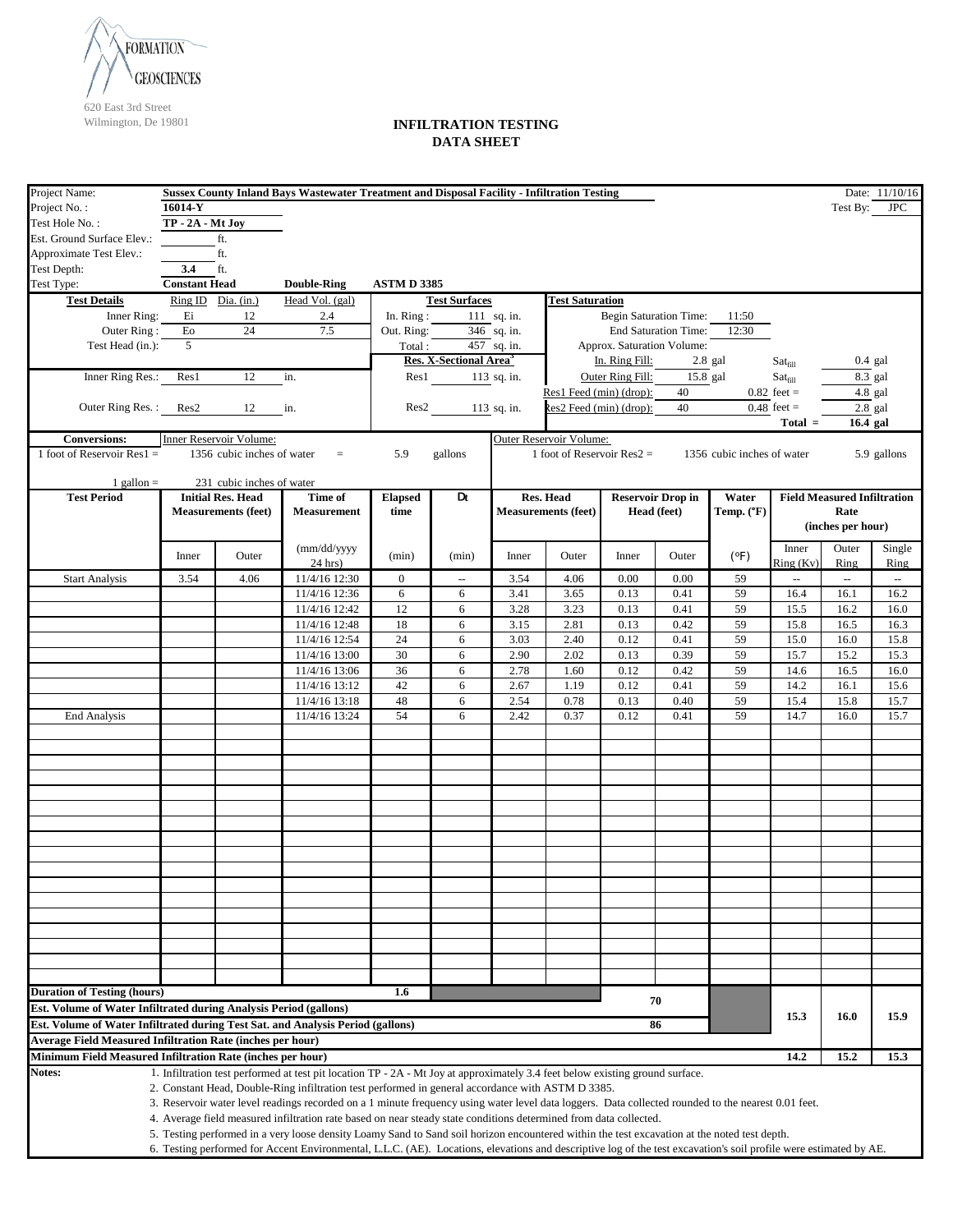

| Project Name:                                                                                           | <b>Sussex County Inland Bays Wastewater Treatment and Disposal Facility - Infiltration Testing</b> |                            |                                                                                                                                                                                                                                                                                                                   |                    |                                    |             |                              |                               |                          |                            |                            |                                    | Date: 11/10/16       |
|---------------------------------------------------------------------------------------------------------|----------------------------------------------------------------------------------------------------|----------------------------|-------------------------------------------------------------------------------------------------------------------------------------------------------------------------------------------------------------------------------------------------------------------------------------------------------------------|--------------------|------------------------------------|-------------|------------------------------|-------------------------------|--------------------------|----------------------------|----------------------------|------------------------------------|----------------------|
| Project No.:                                                                                            | 16014-Y                                                                                            |                            |                                                                                                                                                                                                                                                                                                                   |                    |                                    |             |                              |                               |                          |                            |                            | Test By:                           | <b>JPC</b>           |
| Test Hole No.:                                                                                          | TP -3A - Mt Joy                                                                                    |                            |                                                                                                                                                                                                                                                                                                                   |                    |                                    |             |                              |                               |                          |                            |                            |                                    |                      |
| Est. Ground Surface Elev.:                                                                              |                                                                                                    | ft.                        |                                                                                                                                                                                                                                                                                                                   |                    |                                    |             |                              |                               |                          |                            |                            |                                    |                      |
| Approximate Test Elev.:                                                                                 |                                                                                                    | $\operatorname{ft}$        |                                                                                                                                                                                                                                                                                                                   |                    |                                    |             |                              |                               |                          |                            |                            |                                    |                      |
| Test Depth:                                                                                             | 2.6                                                                                                | ft.                        |                                                                                                                                                                                                                                                                                                                   |                    |                                    |             |                              |                               |                          |                            |                            |                                    |                      |
| Test Type:                                                                                              | <b>Constant Head</b>                                                                               |                            | <b>Double-Ring</b>                                                                                                                                                                                                                                                                                                | <b>ASTM D 3385</b> |                                    |             |                              |                               |                          |                            |                            |                                    |                      |
| <b>Test Details</b>                                                                                     |                                                                                                    | $Ring ID$ $Dia. (in.)$     | Head Vol. (gal)                                                                                                                                                                                                                                                                                                   |                    | <b>Test Surfaces</b>               |             | <b>Test Saturation</b>       |                               |                          |                            |                            |                                    |                      |
| Inner Ring:                                                                                             | Bi                                                                                                 | 13                         | 3.1                                                                                                                                                                                                                                                                                                               | In. $Ring:$        |                                    | 142 sq. in. |                              | <b>Begin Saturation Time:</b> |                          | 12:08                      |                            |                                    |                      |
| Outer Ring:                                                                                             | Bo                                                                                                 | 26                         | 8.6                                                                                                                                                                                                                                                                                                               | Out. Ring:         |                                    | 395 sq. in. |                              |                               | End Saturation Time:     | 12:29                      |                            |                                    |                      |
| Test Head (in.):                                                                                        | 5                                                                                                  |                            |                                                                                                                                                                                                                                                                                                                   | Total:             |                                    | 537 sq. in. |                              | Approx. Saturation Volume:    |                          |                            |                            |                                    |                      |
|                                                                                                         |                                                                                                    |                            |                                                                                                                                                                                                                                                                                                                   |                    | Res. X-Sectional Area <sup>3</sup> |             |                              | In. Ring Fill:                |                          | 9.3 gal                    | $\text{Sat}_{\text{fill}}$ |                                    | $6.2$ gal            |
| Inner Ring Res.:                                                                                        | Res1                                                                                               | 12                         | in.                                                                                                                                                                                                                                                                                                               | Res1               |                                    | 113 sq. in. |                              | Outer Ring Fill:              |                          | $\overline{9.1}$ gal       | Sat <sub>fill</sub>        |                                    | $\overline{0.5}$ gal |
|                                                                                                         |                                                                                                    |                            |                                                                                                                                                                                                                                                                                                                   |                    |                                    |             | Res1 Feed (min) (drop):      |                               | 21                       |                            | 1.14 $feet =$              |                                    | 6.7 gal              |
| Outer Ring Res.:                                                                                        | Res2                                                                                               | 12                         | in.                                                                                                                                                                                                                                                                                                               | Res2               |                                    | 113 sq. in. | Res2 Feed (min) (drop):      |                               | 21                       |                            | $1.11$ feet =              |                                    | 6.5 gal              |
|                                                                                                         |                                                                                                    |                            |                                                                                                                                                                                                                                                                                                                   |                    |                                    |             |                              |                               |                          |                            | $Total =$                  | 19.9 gal                           |                      |
| <b>Conversions:</b>                                                                                     |                                                                                                    | Inner Reservoir Volume:    |                                                                                                                                                                                                                                                                                                                   |                    |                                    |             | Outer Reservoir Volume:      |                               |                          |                            |                            |                                    |                      |
| 1 foot of Reservoir Res $1 =$                                                                           |                                                                                                    | 1356 cubic inches of water | $=$                                                                                                                                                                                                                                                                                                               | 5.9                | gallons                            |             | 1 foot of Reservoir $Res2 =$ |                               |                          | 1356 cubic inches of water |                            |                                    | 5.9 gallons          |
|                                                                                                         |                                                                                                    |                            |                                                                                                                                                                                                                                                                                                                   |                    |                                    |             |                              |                               |                          |                            |                            |                                    |                      |
| 1 gallon $=$                                                                                            |                                                                                                    | 231 cubic inches of water  |                                                                                                                                                                                                                                                                                                                   |                    |                                    |             |                              |                               |                          |                            |                            |                                    |                      |
| <b>Test Period</b>                                                                                      |                                                                                                    | <b>Initial Res. Head</b>   | Time of                                                                                                                                                                                                                                                                                                           | <b>Elapsed</b>     | $D_t$                              |             | Res. Head                    |                               | <b>Reservoir Drop in</b> | Water                      |                            | <b>Field Measured Infiltration</b> |                      |
|                                                                                                         |                                                                                                    | <b>Measurements (feet)</b> | <b>Measurement</b>                                                                                                                                                                                                                                                                                                | time               |                                    |             | <b>Measurements (feet)</b>   |                               | Head (feet)              | Temp. (°F)                 |                            | Rate                               |                      |
|                                                                                                         |                                                                                                    |                            |                                                                                                                                                                                                                                                                                                                   |                    |                                    |             |                              |                               |                          |                            |                            | (inches per hour)                  |                      |
|                                                                                                         |                                                                                                    |                            | (mm/dd/yyyy                                                                                                                                                                                                                                                                                                       |                    |                                    |             |                              |                               |                          |                            | Inner                      | Outer                              | Single               |
|                                                                                                         | Inner                                                                                              | Outer                      | $24$ hrs)                                                                                                                                                                                                                                                                                                         | (min)              | (min)                              | Inner       | Outer                        | Inner                         | Outer                    | (°F)                       | Ring (Kv)                  | Ring                               | Ring                 |
| <b>Start Analysis</b>                                                                                   | 3.80                                                                                               | 4.28                       | $11/4/16$ 12:36                                                                                                                                                                                                                                                                                                   | $\mathbf{0}$       | $\overline{\phantom{a}}$           | 3.80        | 4.28                         | 0.00                          | 0.00                     | 61                         | u.                         | $\overline{\phantom{a}}$           | ω.                   |
|                                                                                                         |                                                                                                    |                            | 11/4/16 12:38                                                                                                                                                                                                                                                                                                     | $\overline{2}$     | 2                                  | 3.76        | 4.06                         | 0.04                          | 0.21                     | 62                         | 11.8                       | 22.0                               | 19.3                 |
|                                                                                                         |                                                                                                    |                            | 11/4/16 12:40                                                                                                                                                                                                                                                                                                     | $\overline{4}$     | $\sqrt{2}$                         | 3.72        | 3.82                         | 0.04                          | 0.24                     | 62                         | 11.8                       | 24.6                               | 21.2                 |
|                                                                                                         |                                                                                                    |                            | 11/4/16 12:42                                                                                                                                                                                                                                                                                                     | 6                  | $\overline{c}$                     | 3.68        | 3.59                         | 0.04                          | 0.23                     | 62                         | 12.0                       | 23.9                               | 20.7                 |
|                                                                                                         |                                                                                                    |                            | 11/4/16 12:44                                                                                                                                                                                                                                                                                                     | $\,8\,$            | $\overline{c}$                     | 3.64        | 3.38                         | 0.04                          | 0.22                     | 62                         | 10.9                       | 22.1                               | 19.2                 |
|                                                                                                         |                                                                                                    |                            | 11/4/16 12:46                                                                                                                                                                                                                                                                                                     | 10                 | $\overline{c}$                     | 3.60        | 3.15                         | 0.04                          | 0.22                     | 62                         | 12.3                       | 23.0                               | 20.2                 |
|                                                                                                         |                                                                                                    |                            | 11/4/16 12:48                                                                                                                                                                                                                                                                                                     | 12                 | $\overline{c}$                     | 3.56        | 2.93                         | 0.04                          | 0.22                     | 62                         | 11.2                       | 23.0                               | 19.9                 |
|                                                                                                         |                                                                                                    |                            | 11/4/16 12:50                                                                                                                                                                                                                                                                                                     | 14                 | 2                                  | 3.52        | 2.71                         | 0.04                          | 0.22                     | 62                         | 11.8                       | 22.9                               | 20.0                 |
|                                                                                                         |                                                                                                    |                            | 11/4/16 12:52                                                                                                                                                                                                                                                                                                     | 16                 | $\overline{c}$                     | 3.47        | 2.48                         | 0.04                          | 0.23                     | 62                         | 12.0                       | 23.2                               | 20.3                 |
|                                                                                                         |                                                                                                    |                            | 11/4/16 12:54                                                                                                                                                                                                                                                                                                     | 18                 | $\sqrt{2}$                         | 3.44        | 2.27                         | 0.04                          | 0.21                     | 62                         | 10.9                       | 21.6                               | 18.8                 |
|                                                                                                         |                                                                                                    |                            | 11/4/16 12:56                                                                                                                                                                                                                                                                                                     | 20                 | $\overline{c}$                     | 3.40        | 2.06                         | 0.04                          | 0.21                     | 62                         | 11.5                       | 21.8                               | 19.1                 |
|                                                                                                         |                                                                                                    |                            | 11/4/16 12:58                                                                                                                                                                                                                                                                                                     | 22                 | $\overline{c}$                     | 3.35        | 1.84                         | 0.05                          | 0.21                     | 62                         | 13.2                       | 22.0                               | 19.7                 |
|                                                                                                         |                                                                                                    |                            | 11/4/16 13:00                                                                                                                                                                                                                                                                                                     | 24                 | $\sqrt{2}$                         | 3.31        | 1.63                         | 0.04                          | 0.22                     | 62                         | 10.9                       | 22.3                               | 19.3                 |
|                                                                                                         |                                                                                                    |                            | 11/4/16 13:02                                                                                                                                                                                                                                                                                                     | 26                 | $\sqrt{2}$                         | 3.27        | 1.41                         | 0.05                          | 0.22                     | 62                         | 13.2                       | 22.6                               | 20.1                 |
|                                                                                                         |                                                                                                    |                            | 11/4/16 13:04                                                                                                                                                                                                                                                                                                     | 28                 | $\overline{c}$                     | 3.23        | 1.21                         | 0.04                          | 0.20                     | 62                         | 10.3                       | 20.2                               | 17.6                 |
|                                                                                                         |                                                                                                    |                            | 11/4/16 13:06                                                                                                                                                                                                                                                                                                     | 30                 | 2                                  | 3.19        | 1.00                         | 0.04                          | 0.22                     | 62                         | 12.0                       | 22.1                               | 19.5                 |
| <b>End Analysis</b>                                                                                     |                                                                                                    |                            | 11/4/16 13:08                                                                                                                                                                                                                                                                                                     | 32                 | 2                                  | 3.15        | 0.78                         | 0.04                          | 0.22                     | 62                         | 12.3                       | 22.1                               | 19.5                 |
|                                                                                                         |                                                                                                    |                            |                                                                                                                                                                                                                                                                                                                   |                    |                                    |             |                              |                               |                          |                            |                            |                                    |                      |
|                                                                                                         |                                                                                                    |                            |                                                                                                                                                                                                                                                                                                                   |                    |                                    |             |                              |                               |                          |                            |                            |                                    |                      |
|                                                                                                         |                                                                                                    |                            |                                                                                                                                                                                                                                                                                                                   |                    |                                    |             |                              |                               |                          |                            |                            |                                    |                      |
|                                                                                                         |                                                                                                    |                            |                                                                                                                                                                                                                                                                                                                   |                    |                                    |             |                              |                               |                          |                            |                            |                                    |                      |
|                                                                                                         |                                                                                                    |                            |                                                                                                                                                                                                                                                                                                                   |                    |                                    |             |                              |                               |                          |                            |                            |                                    |                      |
|                                                                                                         |                                                                                                    |                            |                                                                                                                                                                                                                                                                                                                   |                    |                                    |             |                              |                               |                          |                            |                            |                                    |                      |
|                                                                                                         |                                                                                                    |                            |                                                                                                                                                                                                                                                                                                                   |                    |                                    |             |                              |                               |                          |                            |                            |                                    |                      |
|                                                                                                         |                                                                                                    |                            |                                                                                                                                                                                                                                                                                                                   |                    |                                    |             |                              |                               |                          |                            |                            |                                    |                      |
|                                                                                                         |                                                                                                    |                            |                                                                                                                                                                                                                                                                                                                   |                    |                                    |             |                              |                               |                          |                            |                            |                                    |                      |
|                                                                                                         |                                                                                                    |                            |                                                                                                                                                                                                                                                                                                                   |                    |                                    |             |                              |                               |                          |                            |                            |                                    |                      |
| <b>Duration of Testing (hours)</b><br>Est. Volume of Water Infiltrated during Analysis Period (gallons) |                                                                                                    |                            |                                                                                                                                                                                                                                                                                                                   | 0.9                |                                    |             |                              |                               | 100                      |                            |                            |                                    |                      |
|                                                                                                         |                                                                                                    |                            |                                                                                                                                                                                                                                                                                                                   |                    |                                    |             |                              |                               |                          |                            | 11.8                       | 22.5                               | 19.6                 |
| Est. Volume of Water Infiltrated during Test Sat. and Analysis Period (gallons)                         |                                                                                                    |                            |                                                                                                                                                                                                                                                                                                                   |                    |                                    |             |                              |                               | 120                      |                            |                            |                                    |                      |
| <b>Average Field Measured Infiltration Rate (inches per hour)</b>                                       |                                                                                                    |                            |                                                                                                                                                                                                                                                                                                                   |                    |                                    |             |                              |                               |                          |                            |                            |                                    |                      |
| Minimum Field Measured Infiltration Rate (inches per hour)                                              |                                                                                                    |                            |                                                                                                                                                                                                                                                                                                                   |                    |                                    |             |                              |                               |                          |                            | 10.3                       | 20.2                               | 17.6                 |
| Notes:                                                                                                  |                                                                                                    |                            | 1. Infiltration test performed at test pit location TP -3A - Mt Joy at approximately 2.6 feet below existing ground surface.                                                                                                                                                                                      |                    |                                    |             |                              |                               |                          |                            |                            |                                    |                      |
|                                                                                                         |                                                                                                    |                            | 2. Constant Head, Double-Ring infiltration test performed in general accordance with ASTM D 3385.                                                                                                                                                                                                                 |                    |                                    |             |                              |                               |                          |                            |                            |                                    |                      |
|                                                                                                         |                                                                                                    |                            | 3. Reservoir water level readings recorded on a 1 minute frequency using water level data loggers. Data collected rounded to the nearest 0.01 feet.                                                                                                                                                               |                    |                                    |             |                              |                               |                          |                            |                            |                                    |                      |
|                                                                                                         |                                                                                                    |                            | 4. Average field measured infiltration rate based on near steady state conditions determined from data collected.                                                                                                                                                                                                 |                    |                                    |             |                              |                               |                          |                            |                            |                                    |                      |
|                                                                                                         |                                                                                                    |                            | 5. Testing performed in a very loose density Loamy Sand to Sand soil horizon encountered within the test excavation at the noted test depth.<br>6. Testing performed for Accent Environmental, L.L.C. (AE). Locations, elevations and descriptive log of the test excavation's soil profile were estimated by AE. |                    |                                    |             |                              |                               |                          |                            |                            |                                    |                      |
|                                                                                                         |                                                                                                    |                            |                                                                                                                                                                                                                                                                                                                   |                    |                                    |             |                              |                               |                          |                            |                            |                                    |                      |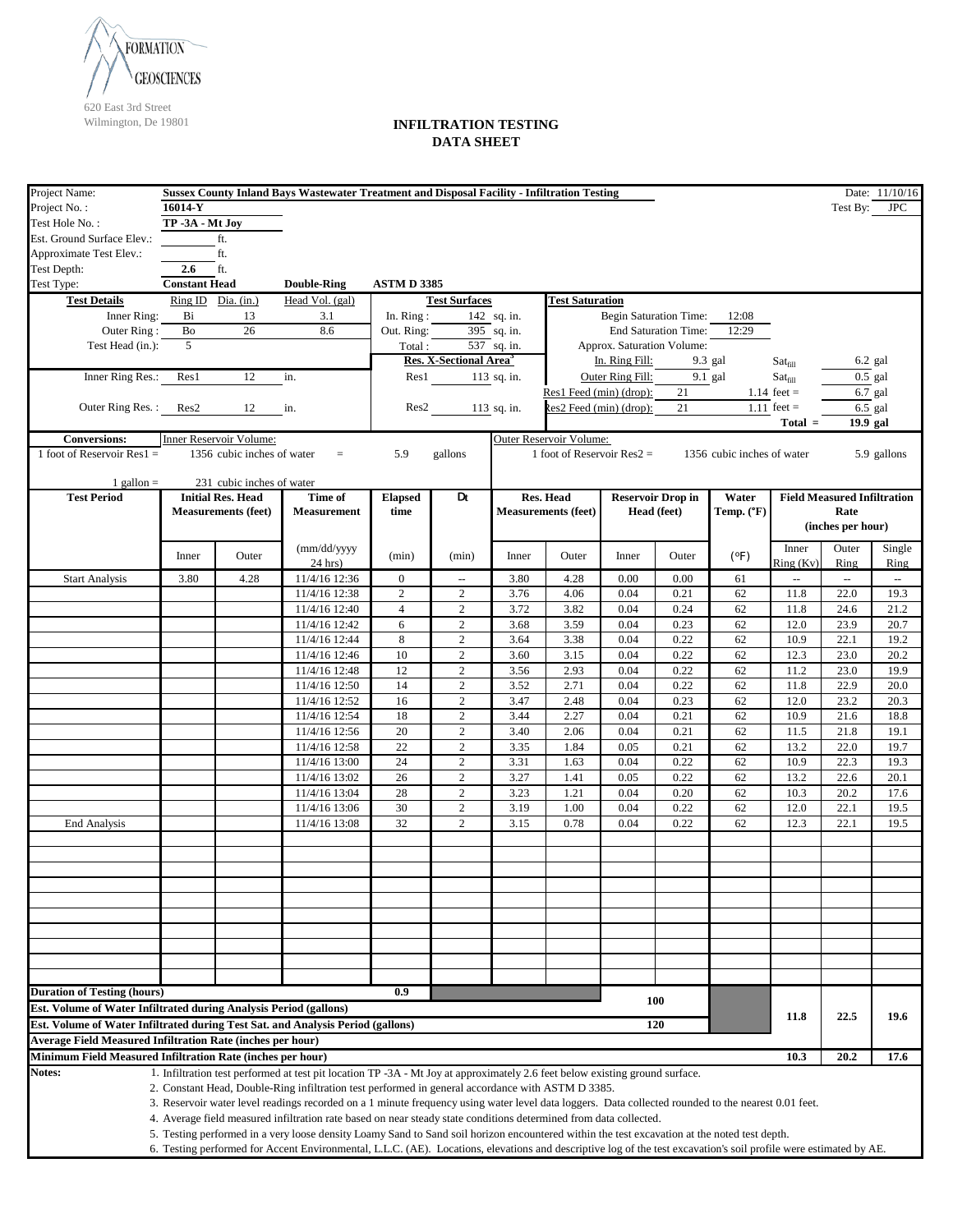

| Project Name:                                                                   |                             |                            | Sussex County Inland Bays Wastewater Treatment and Disposal Facility - Infiltration Testing                                                                                                                                                                                    |                           |                                    |                                         |                              |                               |                          |                            |                            |                                    | Date: 11/7/16                                       |
|---------------------------------------------------------------------------------|-----------------------------|----------------------------|--------------------------------------------------------------------------------------------------------------------------------------------------------------------------------------------------------------------------------------------------------------------------------|---------------------------|------------------------------------|-----------------------------------------|------------------------------|-------------------------------|--------------------------|----------------------------|----------------------------|------------------------------------|-----------------------------------------------------|
| Project No.:                                                                    | 16014-Y                     |                            |                                                                                                                                                                                                                                                                                |                           |                                    |                                         |                              |                               |                          |                            |                            | Test By:                           | <b>JPC</b>                                          |
| Test Hole No.:                                                                  |                             | Plant                      |                                                                                                                                                                                                                                                                                |                           |                                    |                                         |                              |                               |                          |                            |                            |                                    |                                                     |
| Est. Ground Surface El                                                          |                             | ft.                        |                                                                                                                                                                                                                                                                                |                           |                                    |                                         |                              |                               |                          |                            |                            |                                    |                                                     |
| Approximate Test Elev.:                                                         |                             | ft.                        |                                                                                                                                                                                                                                                                                |                           |                                    |                                         |                              |                               |                          |                            |                            |                                    |                                                     |
| Test Depth:<br>Test Type:                                                       | 4.2<br><b>Constant Head</b> | ft.                        |                                                                                                                                                                                                                                                                                |                           |                                    |                                         |                              |                               |                          |                            |                            |                                    |                                                     |
|                                                                                 |                             |                            | <b>Double-Ring</b>                                                                                                                                                                                                                                                             | <b>ASTM D 3385</b>        |                                    |                                         |                              |                               |                          |                            |                            |                                    |                                                     |
| <b>Test Details</b>                                                             |                             | Ring ID Dia. (in.)         | Head Vol. (gal)                                                                                                                                                                                                                                                                |                           | <b>Test Surfaces</b>               |                                         | <b>Test Saturation</b>       |                               |                          |                            |                            |                                    |                                                     |
| Inner Ring:                                                                     | Ei<br>${\rm E}{\rm o}$      | 12                         | 2.2<br>6.7                                                                                                                                                                                                                                                                     | In. $Ring:$<br>Out. Ring: |                                    | $111$ sq. in.                           |                              | <b>Begin Saturation Time:</b> |                          | 13:31<br>14:00             |                            |                                    |                                                     |
| Outer Ring:<br>Test Head (in.):                                                 | $\overline{5}$              | $24\,$                     |                                                                                                                                                                                                                                                                                | Total:                    |                                    | $\overline{346}$ sq. in.<br>457 sq. in. |                              | Approx. Saturation Volume:    | End Saturation Time:     |                            |                            |                                    |                                                     |
|                                                                                 |                             |                            |                                                                                                                                                                                                                                                                                |                           | Res. X-Sectional Area <sup>3</sup> |                                         |                              | In. Ring Fill:                |                          | $2.2$ gal                  | $\text{Sat}_{\text{fill}}$ |                                    | $0.0$ gal                                           |
| Inner Ring Res.:                                                                | Res1                        | 12                         | in.                                                                                                                                                                                                                                                                            |                           | Res1                               | $113$ sq. in.                           |                              | Outer Ring Fill:              | 14.2 gal                 |                            | Sat <sub>fill</sub>        |                                    | 7.4 gal                                             |
|                                                                                 |                             |                            |                                                                                                                                                                                                                                                                                |                           |                                    |                                         | Res1 Feed (min) (drop):      |                               | 29                       |                            | 1.15 feet $=$              |                                    | $6.8$ gal                                           |
| Outer Ring Res.:                                                                | Res2                        | 12                         | in.                                                                                                                                                                                                                                                                            |                           | Res2                               | 113 sq. in.                             | Res2 Feed (min) (drop):      |                               | 29                       |                            | $0.40$ feet =              |                                    | $2.3$ gal                                           |
|                                                                                 |                             |                            |                                                                                                                                                                                                                                                                                |                           |                                    |                                         |                              |                               |                          |                            | $Total =$                  | 16.5 gal                           |                                                     |
| <b>Conversions:</b>                                                             |                             | Inner Reservoir Volume:    |                                                                                                                                                                                                                                                                                |                           |                                    |                                         | Outer Reservoir Volume:      |                               |                          |                            |                            |                                    |                                                     |
| 1 foot of Reservoir Res $1 =$                                                   |                             | 1356 cubic inches of water | $=$                                                                                                                                                                                                                                                                            | 5.9                       | gallons                            |                                         | 1 foot of Reservoir $Res2 =$ |                               |                          | 1356 cubic inches of water |                            |                                    | 5.9 gallons                                         |
|                                                                                 |                             |                            |                                                                                                                                                                                                                                                                                |                           |                                    |                                         |                              |                               |                          |                            |                            |                                    |                                                     |
| 1 gallon $=$                                                                    |                             | 231 cubic inches of water  |                                                                                                                                                                                                                                                                                |                           |                                    |                                         |                              |                               |                          |                            |                            |                                    |                                                     |
| <b>Test Period</b>                                                              |                             | <b>Initial Res. Head</b>   | Time of                                                                                                                                                                                                                                                                        | <b>Elapsed</b>            | Dt                                 |                                         | Res. Head                    |                               | <b>Reservoir Drop in</b> | Water                      |                            | <b>Field Measured Infiltration</b> |                                                     |
|                                                                                 |                             | <b>Measurements (feet)</b> | <b>Measurement</b>                                                                                                                                                                                                                                                             | time                      |                                    |                                         | <b>Measurements (feet)</b>   |                               | Head (feet)              | Temp. $(^{\circ}F)$        |                            | Rate                               |                                                     |
|                                                                                 |                             |                            |                                                                                                                                                                                                                                                                                |                           |                                    |                                         |                              |                               |                          |                            |                            | (inches per hour)                  |                                                     |
|                                                                                 |                             |                            | (mm/dd/yyyy                                                                                                                                                                                                                                                                    |                           |                                    |                                         |                              |                               |                          |                            | Inner                      | Outer                              | Single                                              |
|                                                                                 | Inner                       | Outer                      | $24$ hrs)                                                                                                                                                                                                                                                                      | (min)                     | (min)                              | Inner                                   | Outer                        | Inner                         | Outer                    | (°F)                       | Ring (Kv)                  | Ring                               | Ring                                                |
| <b>Start Analysis</b>                                                           | 3.54                        | 2.35                       | 11/3/16 14:00                                                                                                                                                                                                                                                                  | $\mathbf{0}$              | $\overline{\phantom{a}}$           | 3.54                                    | 2.35                         | 0.00                          | 0.00                     | 60                         | Ш.                         | $\overline{\phantom{a}}$           | $\overline{\phantom{a}}$                            |
|                                                                                 |                             |                            | 11/3/16 14:06                                                                                                                                                                                                                                                                  | 6                         | 6                                  | 3.14                                    | 1.56                         | 0.40                          | 0.79                     | 60                         | 48.4                       | 31.1                               | 35.3                                                |
| Refill Reservoir                                                                | 4.15                        | 3.70                       | 11/3/16 14:18                                                                                                                                                                                                                                                                  | 18                        | 12                                 | 4.15                                    | 3.70                         | 0.00                          | 0.00                     | 61                         | $\hspace{0.05cm} \ldots$   | ÷,                                 | $\mathbb{H}^2$                                      |
|                                                                                 |                             |                            | 11/3/16 14:24                                                                                                                                                                                                                                                                  | 24                        | 6                                  | 3.76                                    | 2.95                         | 0.39                          | 0.75                     | 61                         | 47.8                       | 29.5                               | 33.9                                                |
|                                                                                 |                             |                            | 11/3/16 14:30                                                                                                                                                                                                                                                                  | 30                        | 6                                  | 3.37                                    | 2.20                         | 0.39                          | 0.75                     | 61                         | 48.0                       | 29.4                               | 33.9                                                |
|                                                                                 |                             |                            | 11/3/16 14:36                                                                                                                                                                                                                                                                  | 36                        | 6                                  | 3.00                                    | 1.46                         | 0.37                          | 0.74                     | 61                         | 45.3                       | 29.0                               | 32.9                                                |
|                                                                                 |                             |                            | 11/3/16 14:42                                                                                                                                                                                                                                                                  | 42                        | 6                                  | 2.64                                    | 0.74                         | 0.36                          | 0.72                     | 61                         | 43.9                       | 28.3                               | 32.1                                                |
| Refill Reservoir                                                                |                             | 2.87                       | 11/3/16 14:48                                                                                                                                                                                                                                                                  | 48                        | 6                                  | 2.28                                    | 2.87                         | 0.36                          | 0.00                     | 61                         | 43.6                       | $\overline{\phantom{a}}$           | $\overline{\phantom{a}}$                            |
| Refill Reservoir                                                                | 4.38                        | 3.95                       | 11/3/16 14:54                                                                                                                                                                                                                                                                  | 54                        | 6                                  | 4.38                                    | 3.95                         | 0.00                          | 0.00                     | 61                         | $\mathbf{u}$               | $\sim$                             | $\sim$                                              |
| Refill Reservoir                                                                | 3.97                        | 3.23                       | 11/3/16 15:00                                                                                                                                                                                                                                                                  | 60                        | 6                                  | 3.97                                    | 3.23                         | 0.00                          | 0.00                     | 61                         | $\sim$                     | u.                                 | $\overline{\phantom{a}}$                            |
| Refill Reservoir                                                                | 3.60                        | 4.54                       | 11/3/16 15:06                                                                                                                                                                                                                                                                  | 66<br>72                  | 6                                  | 3.60                                    | 4.54                         | 0.00                          | 0.00                     | 61                         | $\overline{\phantom{a}}$   | $\overline{\phantom{a}}$           | $\overline{\phantom{a}}$                            |
| Refill Reservoir                                                                | 3.23                        |                            | 11/3/16 15:12<br>11/3/16 15:18                                                                                                                                                                                                                                                 | 78                        | 6<br>6                             | 3.23<br>2.87                            | 3.83<br>3.13                 | 0.00<br>0.36                  | 0.71<br>0.70             | 61<br>61                   | <u></u><br>43.8            | 27.9<br>27.4                       | $\overline{\phantom{a}}$<br>31.4                    |
|                                                                                 |                             |                            | 11/3/16 15:24                                                                                                                                                                                                                                                                  | 84                        | 6                                  | 2.52                                    | 2.42                         | 0.35                          | 0.71                     | 61                         | 42.6                       | 27.9                               | 31.5                                                |
|                                                                                 |                             |                            | 11/3/16 15:30                                                                                                                                                                                                                                                                  | 90                        | 6                                  | 2.19                                    | 1.72                         | 0.33                          | 0.70                     | 61                         | 40.9                       | 27.5                               | 30.7                                                |
|                                                                                 |                             |                            | 11/3/16 15:36                                                                                                                                                                                                                                                                  | 96                        | 6                                  | 1.86                                    | 1.03                         | 0.32                          | 0.69                     | 61                         | 39.6                       | 27.2                               | 30.2                                                |
| Refill Reservoir                                                                | 2.74                        | 4.59                       | 11/3/16 15:42                                                                                                                                                                                                                                                                  | 102                       | 6                                  | 2.74                                    | 4.59                         | 0.00                          | 0.00                     | 61                         | $\overline{\phantom{a}}$   | u.                                 | $\overline{\phantom{a}}$                            |
| Refill Reservoir                                                                | 3.82                        |                            | 11/3/16 15:48                                                                                                                                                                                                                                                                  | 108                       | 6                                  | 3.82                                    | 3.89                         | 0.00                          | 0.70                     | 61                         | $\overline{\phantom{a}}$   | 27.3                               | $\overline{\phantom{a}}$                            |
| Refill Reservoir                                                                | 3.45                        |                            | 11/3/16 15:54                                                                                                                                                                                                                                                                  | 114                       | 6                                  | 3.45                                    | 3.19                         | 0.00                          | 0.70                     | 61                         | $\mathbb{L}^2$             | 27.2                               | $\overline{\phantom{a}}$                            |
|                                                                                 |                             |                            | 11/3/16 16:00                                                                                                                                                                                                                                                                  | 120                       | 6                                  | 3.11                                    | 2.51                         | 0.34                          | 0.68                     | 61                         | 41.8                       | 26.8                               | 30.4                                                |
| Refill Reservoir                                                                |                             | 2.17                       | 11/3/16 16:06                                                                                                                                                                                                                                                                  | 126                       | 6                                  | 2.77                                    | 2.17                         | 0.34                          | 0.00                     | 61                         | 42.0                       | $\overline{\phantom{a}}$           | $\hspace{0.05cm}$                                   |
| Refill Reservoir                                                                | 3.88                        | 3.82                       | 11/3/16 16:16                                                                                                                                                                                                                                                                  | 136                       | 10                                 | 3.88                                    | 3.82                         | 0.00                          | 0.00                     | 61                         | $\frac{1}{2}$              | $\overline{\phantom{a}}$           | $\hspace{0.05cm} -\hspace{0.05cm} -\hspace{0.05cm}$ |
| Refill Reservoir                                                                | 3.28                        |                            | 11/3/16 16:26                                                                                                                                                                                                                                                                  | 146                       | 10                                 | 3.28                                    | 2.69                         | 0.00                          | 1.13                     | 61                         | --                         | 26.6                               | $\hspace{0.05cm} -\hspace{0.05cm} -\hspace{0.05cm}$ |
|                                                                                 |                             |                            | 11/3/16 16:36                                                                                                                                                                                                                                                                  | 156                       | 10                                 | 2.71                                    | 1.57                         | 0.57                          | 1.12                     | 61                         | 41.9                       | 26.4                               | 30.1                                                |
| <b>End Analysis</b>                                                             |                             |                            | 11/3/16 16:46                                                                                                                                                                                                                                                                  | 166                       | 10                                 | 2.16                                    | 0.46                         | 0.55                          | 1.11                     | 61                         | 40.0                       | 26.0                               | 29.4                                                |
|                                                                                 |                             |                            |                                                                                                                                                                                                                                                                                |                           |                                    |                                         |                              |                               |                          |                            |                            |                                    |                                                     |
|                                                                                 |                             |                            |                                                                                                                                                                                                                                                                                |                           |                                    |                                         |                              |                               |                          |                            |                            |                                    |                                                     |
| <b>Duration of Testing (hours)</b>                                              |                             |                            |                                                                                                                                                                                                                                                                                | 1.5                       |                                    |                                         |                              |                               | 250                      |                            |                            |                                    |                                                     |
| Est. Volume of Water Infiltrated during Analysis Period (gallons)               |                             |                            |                                                                                                                                                                                                                                                                                |                           |                                    |                                         |                              |                               |                          |                            | 41.4                       | 26.6                               | 30.0                                                |
| Est. Volume of Water Infiltrated during Test Sat. and Analysis Period (gallons) |                             |                            |                                                                                                                                                                                                                                                                                |                           |                                    |                                         |                              |                               | 267                      |                            |                            |                                    |                                                     |
| Average Field Measured Infiltration Rate (inches per hour)                      |                             |                            |                                                                                                                                                                                                                                                                                |                           |                                    |                                         |                              |                               |                          |                            |                            |                                    |                                                     |
| Minimum Field Measured Infiltration Rate (inches per hour)                      |                             |                            |                                                                                                                                                                                                                                                                                |                           |                                    |                                         |                              |                               |                          |                            | 39.6                       | 26.0                               | 29.4                                                |
| Notes:                                                                          |                             |                            | 1. Infiltration test performed at test pit location TP - 1B - Plant at approximately 4.2 feet below existing ground surface.                                                                                                                                                   |                           |                                    |                                         |                              |                               |                          |                            |                            |                                    |                                                     |
|                                                                                 |                             |                            | 2. Constant Head, Double-Ring infiltration test performed in general accordance with ASTM D 3385.                                                                                                                                                                              |                           |                                    |                                         |                              |                               |                          |                            |                            |                                    |                                                     |
|                                                                                 |                             |                            | 3. Reservoir water level readings recorded on a 1 minute frequency using water level data loggers. Data collected rounded to the nearest 0.01 feet.                                                                                                                            |                           |                                    |                                         |                              |                               |                          |                            |                            |                                    |                                                     |
|                                                                                 |                             |                            | 4. Average field measured infiltration rate based on near steady state conditions determined from last hour of data collected.<br>5. Testing performed in a very loose density Loamy Sand to Sand soil horizon encountered within the test excavation at the noted test depth. |                           |                                    |                                         |                              |                               |                          |                            |                            |                                    |                                                     |
|                                                                                 |                             |                            | 6. Testing performed for Accent Environmental, L.L.C. (AE). Locations, elevations and descriptive log of the test excavation's soil profile were estimated by AE.                                                                                                              |                           |                                    |                                         |                              |                               |                          |                            |                            |                                    |                                                     |
|                                                                                 |                             |                            |                                                                                                                                                                                                                                                                                |                           |                                    |                                         |                              |                               |                          |                            |                            |                                    |                                                     |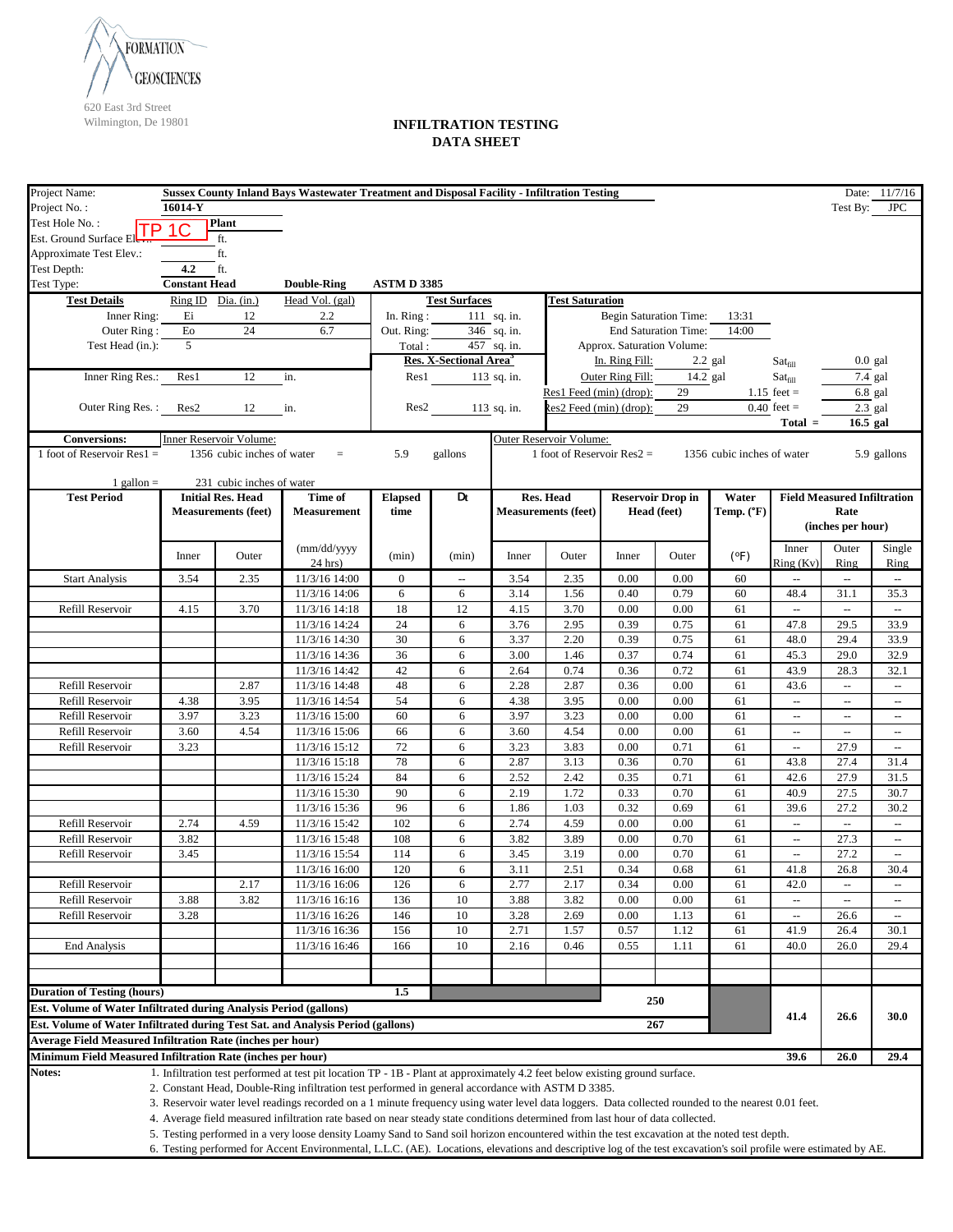

| Project Name:                                                                   |                                                                                                               |                            | Sussex County Inland Bays Wastewater Treatment and Disposal Facility - Infiltration Testing                                                                       |                    |                                    |               |                              |                  |                               |                                    |                            |                          | Date: 11/10/16           |
|---------------------------------------------------------------------------------|---------------------------------------------------------------------------------------------------------------|----------------------------|-------------------------------------------------------------------------------------------------------------------------------------------------------------------|--------------------|------------------------------------|---------------|------------------------------|------------------|-------------------------------|------------------------------------|----------------------------|--------------------------|--------------------------|
| Project No.:                                                                    | 16014-Y                                                                                                       |                            |                                                                                                                                                                   |                    |                                    |               |                              |                  |                               |                                    |                            | Test By: JPC             |                          |
| Test Hole No.:                                                                  |                                                                                                               | - Plant                    |                                                                                                                                                                   |                    |                                    |               |                              |                  |                               |                                    |                            |                          |                          |
| TР<br>Est. Ground Surface Liev.                                                 | 2C                                                                                                            | ft.                        |                                                                                                                                                                   |                    |                                    |               |                              |                  |                               |                                    |                            |                          |                          |
| Approximate Test Elev.:                                                         |                                                                                                               | ft.                        |                                                                                                                                                                   |                    |                                    |               |                              |                  |                               |                                    |                            |                          |                          |
| Test Depth:                                                                     | 4.3                                                                                                           |                            |                                                                                                                                                                   |                    |                                    |               |                              |                  |                               |                                    |                            |                          |                          |
|                                                                                 |                                                                                                               | ft.                        |                                                                                                                                                                   |                    |                                    |               |                              |                  |                               |                                    |                            |                          |                          |
| Test Type:                                                                      | <b>Constant Head</b>                                                                                          |                            | <b>Double-Ring</b>                                                                                                                                                | <b>ASTM D 3385</b> |                                    |               |                              |                  |                               |                                    |                            |                          |                          |
| <b>Test Details</b>                                                             |                                                                                                               | Ring ID Dia. (in.)         | Head Vol. (gal)                                                                                                                                                   |                    | <b>Test Surfaces</b>               |               | <b>Test Saturation</b>       |                  |                               |                                    |                            |                          |                          |
| Inner Ring:                                                                     | Ai                                                                                                            | 12                         | 2.4                                                                                                                                                               | In. $Ring:$        |                                    | 111 sq. in.   |                              |                  | <b>Begin Saturation Time:</b> | 13:45                              |                            |                          |                          |
| Outer Ring:                                                                     | Ao                                                                                                            | 24                         | 7.4                                                                                                                                                               | Out. Ring:         |                                    | 344 sq. in.   |                              |                  | End Saturation Time:          | 14:30                              |                            |                          |                          |
| Test Head (in.):                                                                | $\mathfrak{F}$                                                                                                |                            |                                                                                                                                                                   | Total:             |                                    | $455$ sq. in. |                              |                  | Approx. Saturation Volume:    |                                    |                            |                          |                          |
|                                                                                 |                                                                                                               |                            |                                                                                                                                                                   |                    | Res. X-Sectional Area <sup>3</sup> |               |                              | In. Ring Fill:   |                               | 5.1 gal                            | $\text{Sat}_{\text{fill}}$ |                          | $2.7$ gal                |
| Inner Ring Res.:                                                                | Res1                                                                                                          | 12                         | in.                                                                                                                                                               |                    | Res1 113 sq. in.                   |               |                              | Outer Ring Fill: | $12.6$ gal                    |                                    | Sat <sub>fill</sub>        | 5.2 gal                  |                          |
|                                                                                 |                                                                                                               |                            |                                                                                                                                                                   |                    |                                    |               | Res1 Feed (min) (drop):      |                  | 45                            |                                    | $1.28$ feet =              | 7.5 gal                  |                          |
| Outer Ring Res.: Res2                                                           |                                                                                                               | 12                         | in.                                                                                                                                                               | Res2               |                                    | 113 sq. in.   | Res2 Feed (min) (drop):      |                  | 45                            |                                    | $2.38$ feet =              | 14.0 gal                 |                          |
|                                                                                 |                                                                                                               |                            |                                                                                                                                                                   |                    |                                    |               |                              |                  |                               |                                    | $Total =$                  | 29.4 gal                 |                          |
| <b>Conversions:</b>                                                             |                                                                                                               | Inner Reservoir Volume:    |                                                                                                                                                                   |                    |                                    |               | Outer Reservoir Volume:      |                  |                               |                                    |                            |                          |                          |
| 1 foot of Reservoir Res $1 =$                                                   |                                                                                                               | 1356 cubic inches of water | $=$ $\,$                                                                                                                                                          | 5.9                | gallons                            |               | 1 foot of Reservoir $Res2 =$ |                  |                               | 1356 cubic inches of water         |                            |                          | 5.9 gallons              |
|                                                                                 |                                                                                                               |                            |                                                                                                                                                                   |                    |                                    |               |                              |                  |                               |                                    |                            |                          |                          |
|                                                                                 | 231 cubic inches of water<br>1 gallon $=$                                                                     |                            |                                                                                                                                                                   |                    |                                    |               |                              |                  |                               |                                    |                            |                          |                          |
| <b>Test Period</b>                                                              | Dt<br>Res. Head<br><b>Initial Res. Head</b><br>Time of<br><b>Elapsed</b><br><b>Reservoir Drop in</b><br>Water |                            |                                                                                                                                                                   |                    |                                    |               |                              |                  |                               | <b>Field Measured Infiltration</b> |                            |                          |                          |
|                                                                                 |                                                                                                               | <b>Measurements (feet)</b> | <b>Measurement</b>                                                                                                                                                | time               |                                    |               | <b>Measurements (feet)</b>   |                  | Head (feet)                   | Temp. $(^{\circ}F)$                |                            | Rate                     |                          |
|                                                                                 |                                                                                                               |                            |                                                                                                                                                                   |                    |                                    |               |                              |                  |                               |                                    |                            | (inches per hour)        |                          |
|                                                                                 |                                                                                                               |                            |                                                                                                                                                                   |                    |                                    |               |                              |                  |                               |                                    |                            |                          |                          |
|                                                                                 | Inner                                                                                                         | Outer                      | (mm/dd/yyyy                                                                                                                                                       | (min)              | (min)                              | Inner         | Outer                        | Inner            | Outer                         | (°F)                               | Inner                      | Outer                    | Single                   |
|                                                                                 |                                                                                                               |                            | $24$ hrs)                                                                                                                                                         |                    |                                    |               |                              |                  |                               |                                    | Ring (Kv)                  | Ring                     | Ring                     |
| <b>Start Analysis</b>                                                           | 2.86                                                                                                          | 2.31                       | 11/3/16 14:30                                                                                                                                                     | $\mathbf{0}$       | ÷,                                 | 2.86          | 2.31                         | 0.00             | 0.00                          | 63                                 | ÷.                         | $\overline{\phantom{a}}$ | ÷,                       |
|                                                                                 |                                                                                                               |                            | 11/3/16 14:36                                                                                                                                                     | 6                  | 6                                  | 2.58          | 1.39                         | 0.28             | 0.92                          | 63                                 | 34.5                       | 36.3                     | 35.9                     |
|                                                                                 |                                                                                                               |                            | 11/3/16 14:41                                                                                                                                                     | 11                 | 5                                  | 2.35          | 0.62                         | 0.23             | 0.77                          | 63                                 | 34.2                       | 36.6                     | 36.0                     |
| Refill Reservoir                                                                | 3.76                                                                                                          | 3.44                       | 11/3/16 14:53                                                                                                                                                     | 23                 | 12                                 | 3.76          | 3.44                         | 0.00             | 0.00                          | 62                                 | $\mathbb{Z}^2$             | ω,                       | $\omega_{\rm m}$         |
|                                                                                 |                                                                                                               |                            | 11/3/16 14:59                                                                                                                                                     | 29                 | 6                                  | 3.48          | 2.55                         | 0.28             | 0.90                          | 62                                 | 34.3                       | 35.3                     | 35.1                     |
|                                                                                 |                                                                                                               |                            | 11/3/16 15:05                                                                                                                                                     | 35                 | 6                                  | 3.20          | 1.66                         | 0.28             | 0.89                          | 62                                 | 33.8                       | 35.0                     | 34.7                     |
| Refill Reservoir                                                                | 2.97                                                                                                          | 4.36                       | 11/3/16 15:11                                                                                                                                                     | 41                 | 6                                  | 2.97          | 4.36                         | 0.00             | 0.00                          | 62                                 | L.                         | u.                       | u.                       |
|                                                                                 |                                                                                                               |                            | 11/3/16 15:24                                                                                                                                                     | 54                 | 13                                 | 2.40          | 2.47                         | 0.57             | 1.89                          | 62                                 | 32.2                       | 34.3                     | 33.8                     |
| Refill Reservoir                                                                | 4.08                                                                                                          | 4.44                       | 11/3/16 15:37                                                                                                                                                     | 67                 | 13                                 | 4.08          | 4.44                         | 0.00             | 0.00                          | 62                                 | ω,                         | $\bar{\phantom{a}}$      | $\overline{\phantom{a}}$ |
|                                                                                 |                                                                                                               |                            | 11/3/16 15:51                                                                                                                                                     | 81                 | 14                                 | 3.47          | 2.45                         | 0.61             | 1.99                          | 61                                 | 31.9                       | 33.6                     | 33.2                     |
|                                                                                 |                                                                                                               |                            | 11/3/16 15:58                                                                                                                                                     | 88                 | $\boldsymbol{7}$                   | 3.17          | 1.47                         | 0.30             | 0.98                          | 61                                 | 31.9                       | 33.2                     | 32.8                     |
| Refill Reservoir                                                                | 3.85                                                                                                          | 3.64                       | 11/3/16 16:13                                                                                                                                                     | 103                | 15                                 | 3.85          | 3.64                         | 0.00             | 0.00                          | 61                                 | ÷.                         | ω,                       | $\bar{\phantom{a}}$      |
|                                                                                 |                                                                                                               |                            | 11/3/16 16:19                                                                                                                                                     | 109                | 6                                  | 3.60          | 2.80                         | 0.26             | 0.84                          | 61                                 | 31.4                       | 33.0                     | 32.6                     |
|                                                                                 |                                                                                                               |                            | 11/3/16 16:26                                                                                                                                                     | 116                | 7                                  | 3.31          | 1.85                         | 0.29             | 0.96                          | 61                                 | 30.1                       | 32.4                     | 31.8                     |
| <b>End Analysis</b>                                                             |                                                                                                               |                            | 11/3/16 16:36                                                                                                                                                     | 126                | 10                                 | 2.91          | 0.51                         | 0.40             | 1.34                          | 61                                 | 29.1                       | 31.7                     | 31.1                     |
|                                                                                 |                                                                                                               |                            |                                                                                                                                                                   |                    |                                    |               |                              |                  |                               |                                    |                            |                          |                          |
|                                                                                 |                                                                                                               |                            |                                                                                                                                                                   |                    |                                    |               |                              |                  |                               |                                    |                            |                          |                          |
|                                                                                 |                                                                                                               |                            |                                                                                                                                                                   |                    |                                    |               |                              |                  |                               |                                    |                            |                          |                          |
|                                                                                 |                                                                                                               |                            |                                                                                                                                                                   |                    |                                    |               |                              |                  |                               |                                    |                            |                          |                          |
|                                                                                 |                                                                                                               |                            |                                                                                                                                                                   |                    |                                    |               |                              |                  |                               |                                    |                            |                          |                          |
|                                                                                 |                                                                                                               |                            |                                                                                                                                                                   |                    |                                    |               |                              |                  |                               |                                    |                            |                          |                          |
|                                                                                 |                                                                                                               |                            |                                                                                                                                                                   |                    |                                    |               |                              |                  |                               |                                    |                            |                          |                          |
|                                                                                 |                                                                                                               |                            |                                                                                                                                                                   |                    |                                    |               |                              |                  |                               |                                    |                            |                          |                          |
|                                                                                 |                                                                                                               |                            |                                                                                                                                                                   |                    |                                    |               |                              |                  |                               |                                    |                            |                          |                          |
|                                                                                 |                                                                                                               |                            |                                                                                                                                                                   |                    |                                    |               |                              |                  |                               |                                    |                            |                          |                          |
|                                                                                 |                                                                                                               |                            |                                                                                                                                                                   |                    |                                    |               |                              |                  |                               |                                    |                            |                          |                          |
|                                                                                 |                                                                                                               |                            |                                                                                                                                                                   |                    |                                    |               |                              |                  |                               |                                    |                            |                          |                          |
|                                                                                 |                                                                                                               |                            |                                                                                                                                                                   |                    |                                    |               |                              |                  |                               |                                    |                            |                          |                          |
| <b>Duration of Testing (hours)</b>                                              |                                                                                                               |                            |                                                                                                                                                                   | 2.9                |                                    |               |                              |                  | 240                           |                                    |                            |                          |                          |
| Est. Volume of Water Infiltrated during Analysis Period (gallons)               |                                                                                                               |                            |                                                                                                                                                                   |                    |                                    |               |                              |                  |                               |                                    | 30.9                       | 32.8                     | 32.3                     |
| Est. Volume of Water Infiltrated during Test Sat. and Analysis Period (gallons) |                                                                                                               |                            |                                                                                                                                                                   |                    |                                    |               |                              |                  | 269                           |                                    |                            |                          |                          |
| <b>Average Field Measured Infiltration Rate (inches per hour)</b>               |                                                                                                               |                            |                                                                                                                                                                   |                    |                                    |               |                              |                  |                               |                                    |                            |                          |                          |
| Minimum Field Measured Infiltration Rate (inches per hour)                      |                                                                                                               |                            |                                                                                                                                                                   |                    |                                    |               |                              |                  |                               |                                    | 29.1                       | 31.7                     | 31.1                     |
| Notes:                                                                          |                                                                                                               |                            | 1. Infiltration test performed at test pit location TP - 2B - Plant at approximately 4.3 feet below existing ground surface.                                      |                    |                                    |               |                              |                  |                               |                                    |                            |                          |                          |
|                                                                                 |                                                                                                               |                            | 2. Constant Head, Double-Ring infiltration test performed in general accordance with ASTM D 3385.                                                                 |                    |                                    |               |                              |                  |                               |                                    |                            |                          |                          |
|                                                                                 |                                                                                                               |                            | 3. Reservoir water level readings recorded on a 1 minute frequency using water level data loggers. Data collected rounded to the nearest 0.01 feet.               |                    |                                    |               |                              |                  |                               |                                    |                            |                          |                          |
|                                                                                 |                                                                                                               |                            | 4. Average field measured infiltration rate based on near steady state conditions determined from half hour of data collected.                                    |                    |                                    |               |                              |                  |                               |                                    |                            |                          |                          |
|                                                                                 |                                                                                                               |                            | 5. Testing performed in very loose density Loamy Sand to Sand soil horizon encountered within the test excavation at the noted test depth.                        |                    |                                    |               |                              |                  |                               |                                    |                            |                          |                          |
|                                                                                 |                                                                                                               |                            | 6. Testing performed for Accent Environmental, L.L.C. (AE). Locations, elevations and descriptive log of the test excavation's soil profile were estimated by AE. |                    |                                    |               |                              |                  |                               |                                    |                            |                          |                          |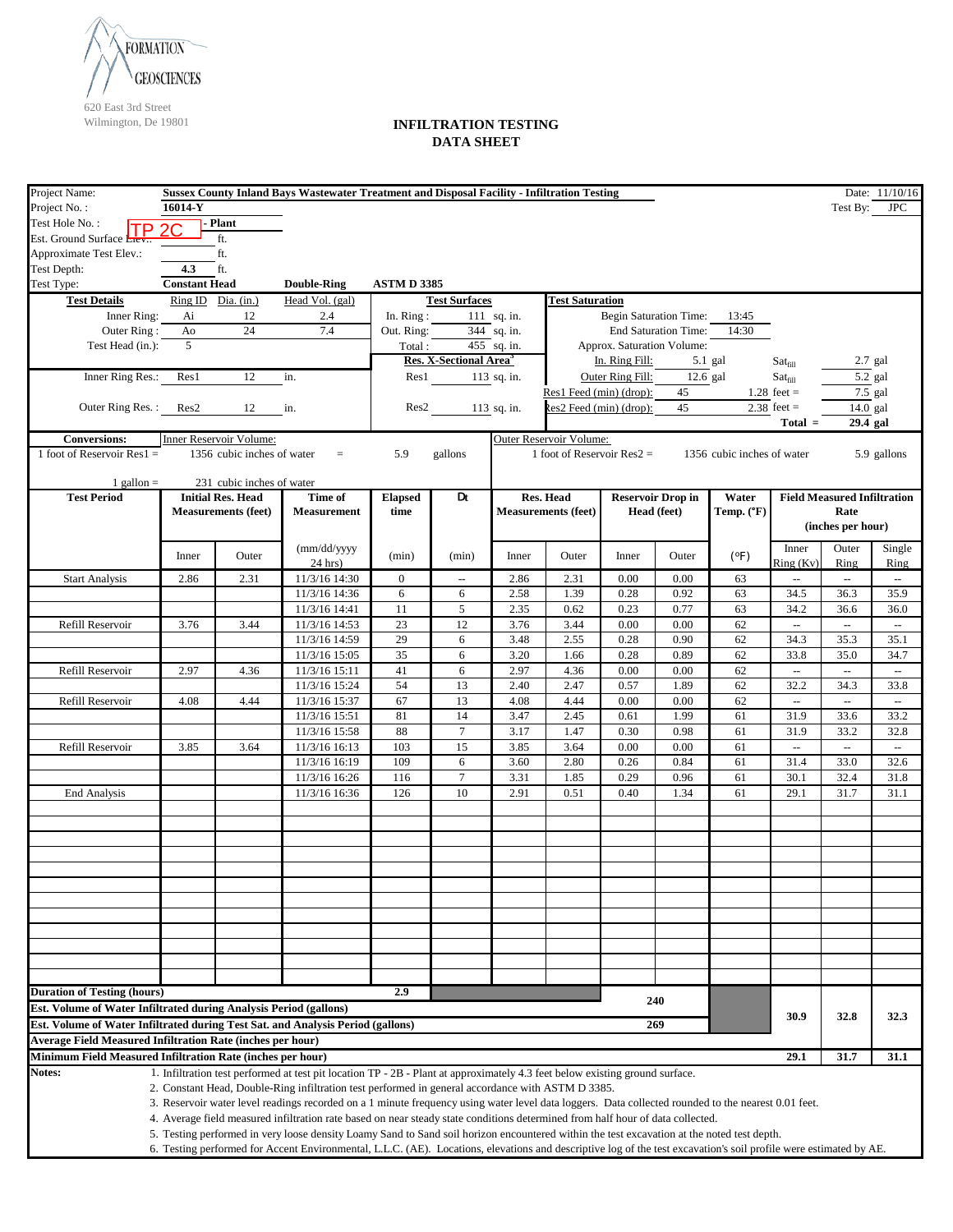

| Project Name:                                                                                                                               |                      |                            | Sussex County Inland Bays Wastewater Treatment and Disposal Facility - Infiltration Testing                                                                       |                    |                                    |               |                              |                  |                               |                            |                     |                                    | Date: 11/10/16 |
|---------------------------------------------------------------------------------------------------------------------------------------------|----------------------|----------------------------|-------------------------------------------------------------------------------------------------------------------------------------------------------------------|--------------------|------------------------------------|---------------|------------------------------|------------------|-------------------------------|----------------------------|---------------------|------------------------------------|----------------|
| Project No.:                                                                                                                                | 16014-Y              |                            |                                                                                                                                                                   |                    |                                    |               |                              |                  |                               |                            |                     | Test By: JPC                       |                |
| Test Hole No.:                                                                                                                              | TP 3C                | <b>Plant</b>               |                                                                                                                                                                   |                    |                                    |               |                              |                  |                               |                            |                     |                                    |                |
| Est. Ground Surface                                                                                                                         |                      | ft.                        |                                                                                                                                                                   |                    |                                    |               |                              |                  |                               |                            |                     |                                    |                |
| Approximate Test Elev.:                                                                                                                     |                      | $\operatorname{ft}$        |                                                                                                                                                                   |                    |                                    |               |                              |                  |                               |                            |                     |                                    |                |
| Test Depth:                                                                                                                                 | 4.3                  | ft.                        |                                                                                                                                                                   |                    |                                    |               |                              |                  |                               |                            |                     |                                    |                |
| Test Type:                                                                                                                                  | <b>Constant Head</b> |                            | <b>Double-Ring</b>                                                                                                                                                | <b>ASTM D 3385</b> |                                    |               |                              |                  |                               |                            |                     |                                    |                |
| <b>Test Details</b>                                                                                                                         |                      | Ring ID Dia. (in.)         | Head Vol. (gal)                                                                                                                                                   |                    | <b>Test Surfaces</b>               |               | <b>Test Saturation</b>       |                  |                               |                            |                     |                                    |                |
| Inner Ring:                                                                                                                                 | Bi                   | 13                         | 3.1                                                                                                                                                               | In. Ring:          |                                    | 142 sq. in.   |                              |                  | <b>Begin Saturation Time:</b> | 17:04                      |                     |                                    |                |
| Outer Ring:                                                                                                                                 | Bo                   | 26                         | 8.6                                                                                                                                                               | Out. Ring:         |                                    | 395 sq. in.   |                              |                  | <b>End Saturation Time:</b>   | 17:30                      |                     |                                    |                |
| Test Head (in.):                                                                                                                            | $\mathcal{F}$        |                            |                                                                                                                                                                   | Total:             |                                    | 537 sq. in.   |                              |                  | Approx. Saturation Volume:    |                            |                     |                                    |                |
|                                                                                                                                             |                      |                            |                                                                                                                                                                   |                    | Res. X-Sectional Area <sup>3</sup> |               |                              | In. Ring Fill:   |                               | 8 gal                      | Sat <sub>fill</sub> |                                    | 5 gal          |
| Inner Ring Res.:                                                                                                                            | Res1                 | 12                         | in.                                                                                                                                                               |                    | Res1 113 sq. in.                   |               |                              | Outer Ring Fill: |                               | $\overline{32}$ gal        | Sat <sub>fill</sub> |                                    | 24 gal         |
|                                                                                                                                             |                      |                            |                                                                                                                                                                   |                    |                                    |               | Res1 Feed (min) (drop):      |                  | 26                            |                            | $1.1$ feet =        |                                    | 7 gal          |
| Outer Ring Res.: ResC                                                                                                                       |                      | 12x2                       | in.                                                                                                                                                               |                    |                                    | $226$ sq. in. | esC Feed (min) (drop):       |                  | 26                            |                            | $3.0$ feet =        |                                    | 35 gal         |
|                                                                                                                                             |                      |                            |                                                                                                                                                                   |                    |                                    |               |                              |                  |                               |                            | $Total =$           |                                    | 71 gal         |
| <b>Conversions:</b>                                                                                                                         |                      | Inner Reservoir Volume:    |                                                                                                                                                                   |                    |                                    |               | Outer Reservoir Volume:      |                  |                               |                            |                     |                                    |                |
| 1 foot of Reservoir Res $1 =$                                                                                                               |                      | 1356 cubic inches of water | $=$                                                                                                                                                               | 5.9                | gallons                            |               | 1 foot of Reservoir $ResC =$ |                  |                               | 2712 cubic inches of water |                     |                                    | 11.7 gallons   |
|                                                                                                                                             |                      |                            |                                                                                                                                                                   |                    |                                    |               |                              |                  |                               |                            |                     |                                    |                |
| 231 cubic inches of water<br>1 gallon $=$<br><b>Test Period</b><br>Dt<br>Res. Head<br><b>Initial Res. Head</b><br>Time of<br><b>Elapsed</b> |                      |                            |                                                                                                                                                                   |                    |                                    |               |                              |                  | <b>Reservoir Drop in</b>      | Water                      |                     | <b>Field Measured Infiltration</b> |                |
|                                                                                                                                             |                      | <b>Measurements (feet)</b> | <b>Measurement</b>                                                                                                                                                | time               |                                    |               | <b>Measurements (feet)</b>   |                  | Head (feet)                   | Temp. (°F)                 |                     | Rate                               |                |
|                                                                                                                                             |                      |                            |                                                                                                                                                                   |                    |                                    |               |                              |                  |                               |                            |                     | (inches per hour)                  |                |
|                                                                                                                                             |                      |                            |                                                                                                                                                                   |                    |                                    |               |                              |                  |                               |                            |                     |                                    |                |
|                                                                                                                                             | Inner                | Outer                      | (mm/dd/yyyy                                                                                                                                                       | (min)              | (min)                              | Inner         | Outer                        | Inner            | Outer                         | (°F)                       | Inner               | Outer                              | Single         |
|                                                                                                                                             |                      |                            | $24$ hrs)                                                                                                                                                         |                    |                                    |               |                              |                  |                               |                            | Ring (Kv)           | Ring                               | Ring           |
| <b>Start Analysis</b>                                                                                                                       | 4.13                 | 3.99                       | 11/3/16 17:40<br>11/3/16 17:46                                                                                                                                    | $\mathbf{0}$       | Щ,                                 | 4.13          | 3.99                         | 0.00             | 0.00                          | 61                         | ω.                  | u.                                 | $\mathbb{Z}^2$ |
|                                                                                                                                             |                      |                            |                                                                                                                                                                   | 6                  | 6                                  | 3.66          | 3.38<br>2.78                 | 0.47             | 0.62                          | 61                         | 44.8                | 42.2                               | 42.9           |
|                                                                                                                                             |                      |                            | 11/3/16 17:52<br>$11/3/16$ 18:04                                                                                                                                  | 12<br>24           | 6<br>12                            | 3.18<br>2.27  | 1.56                         | 0.48<br>0.91     | 0.60<br>1.22                  | 61<br>61                   | 45.6<br>43.4        | 41.2<br>41.7                       | 42.4<br>42.1   |
| Refill Reservoir                                                                                                                            | 4.44                 | 4.49                       | 11/3/16 18:16                                                                                                                                                     | 36                 | $\overline{\phantom{a}}$           | 4.44          | 4.49                         | 0.00             | 0.00                          | 61                         | u.                  | u.                                 | $\sim$         |
|                                                                                                                                             |                      |                            | 11/3/16 18:36                                                                                                                                                     | 56                 | 20                                 | 3.00          | 2.54                         | 1.44             | 1.95                          | 61                         | 41.3                | 40.1                               | 40.4           |
|                                                                                                                                             |                      |                            | $11/3/16$ 18:42                                                                                                                                                   | 62                 | 6                                  | 2.59          | 1.96                         | 0.41             | 0.58                          | 61                         | 39.4                | 39.5                               | 39.5           |
|                                                                                                                                             |                      |                            | 11/3/16 18:48                                                                                                                                                     | 68                 | 6                                  | 2.17          | 1.39                         | 0.42             | 0.57                          | 61                         | 40.0                | 39.1                               | 39.3           |
|                                                                                                                                             |                      |                            | 11/3/16 18:54                                                                                                                                                     | 74                 | 6                                  | 1.76          | 0.82                         | 0.42             | 0.57                          | 61                         | 39.7                | 39.3                               | 39.4           |
| <b>End Analysis</b>                                                                                                                         |                      |                            | 11/3/16 19:00                                                                                                                                                     | 80                 | 6                                  | 1.35          | 0.26                         | 0.41             | 0.56                          | 61                         | 39.0                | 38.5                               | 38.6           |
|                                                                                                                                             |                      |                            |                                                                                                                                                                   |                    |                                    |               |                              |                  |                               |                            |                     |                                    |                |
|                                                                                                                                             |                      |                            |                                                                                                                                                                   |                    |                                    |               |                              |                  |                               |                            |                     |                                    |                |
|                                                                                                                                             |                      |                            |                                                                                                                                                                   |                    |                                    |               |                              |                  |                               |                            |                     |                                    |                |
|                                                                                                                                             |                      |                            |                                                                                                                                                                   |                    |                                    |               |                              |                  |                               |                            |                     |                                    |                |
|                                                                                                                                             |                      |                            |                                                                                                                                                                   |                    |                                    |               |                              |                  |                               |                            |                     |                                    |                |
|                                                                                                                                             |                      |                            |                                                                                                                                                                   |                    |                                    |               |                              |                  |                               |                            |                     |                                    |                |
|                                                                                                                                             |                      |                            |                                                                                                                                                                   |                    |                                    |               |                              |                  |                               |                            |                     |                                    |                |
|                                                                                                                                             |                      |                            |                                                                                                                                                                   |                    |                                    |               |                              |                  |                               |                            |                     |                                    |                |
|                                                                                                                                             |                      |                            |                                                                                                                                                                   |                    |                                    |               |                              |                  |                               |                            |                     |                                    |                |
|                                                                                                                                             |                      |                            |                                                                                                                                                                   |                    |                                    |               |                              |                  |                               |                            |                     |                                    |                |
|                                                                                                                                             |                      |                            |                                                                                                                                                                   |                    |                                    |               |                              |                  |                               |                            |                     |                                    |                |
|                                                                                                                                             |                      |                            |                                                                                                                                                                   |                    |                                    |               |                              |                  |                               |                            |                     |                                    |                |
|                                                                                                                                             |                      |                            |                                                                                                                                                                   |                    |                                    |               |                              |                  |                               |                            |                     |                                    |                |
|                                                                                                                                             |                      |                            |                                                                                                                                                                   |                    |                                    |               |                              |                  |                               |                            |                     |                                    |                |
|                                                                                                                                             |                      |                            |                                                                                                                                                                   |                    |                                    |               |                              |                  |                               |                            |                     |                                    |                |
|                                                                                                                                             |                      |                            |                                                                                                                                                                   |                    |                                    |               |                              |                  |                               |                            |                     |                                    |                |
|                                                                                                                                             |                      |                            |                                                                                                                                                                   |                    |                                    |               |                              |                  |                               |                            |                     |                                    |                |
| <b>Duration of Testing (hours)</b>                                                                                                          |                      |                            |                                                                                                                                                                   | 1.8                |                                    |               |                              |                  | 225                           |                            |                     |                                    |                |
| Est. Volume of Water Infiltrated during Analysis Period (gallons)                                                                           |                      |                            |                                                                                                                                                                   |                    |                                    |               |                              |                  |                               |                            | 39.6                | 39.0                               | 39.1           |
| Est. Volume of Water Infiltrated during Test Sat. and Analysis Period (gallons)                                                             |                      |                            |                                                                                                                                                                   |                    |                                    |               |                              |                  | 296                           |                            |                     |                                    |                |
| <b>Average Field Measured Infiltration Rate (inches per hour)</b>                                                                           |                      |                            |                                                                                                                                                                   |                    |                                    |               |                              |                  |                               |                            |                     |                                    |                |
| Minimum Field Measured Infiltration Rate (inches per hour)                                                                                  |                      |                            |                                                                                                                                                                   |                    |                                    |               |                              |                  |                               |                            | 39.0                | 38.5                               | 38.6           |
| Notes:                                                                                                                                      |                      |                            | 1. Infiltration test performed at test pit location TP-3B - Plant at approximately 4.3 feet below existing ground surface.                                        |                    |                                    |               |                              |                  |                               |                            |                     |                                    |                |
|                                                                                                                                             |                      |                            | 2. Constant Head, Double-Ring infiltration test performed in general accordance with ASTM D 3385.                                                                 |                    |                                    |               |                              |                  |                               |                            |                     |                                    |                |
|                                                                                                                                             |                      |                            | 3. Reservoir water level readings recorded on a 1 minute frequency using water level data loggers. Data collected rounded to the nearest 0.01 feet.               |                    |                                    |               |                              |                  |                               |                            |                     |                                    |                |
|                                                                                                                                             |                      |                            | 4. Average field measured infiltration rate based on near steady state conditions determined from last four analysis intervals of data collected.                 |                    |                                    |               |                              |                  |                               |                            |                     |                                    |                |
|                                                                                                                                             |                      |                            | 5. Testing performed in a very loose density Loamy Sand to Sand soil horizon encountered within the test excavation at the noted test depth.                      |                    |                                    |               |                              |                  |                               |                            |                     |                                    |                |
|                                                                                                                                             |                      |                            | 6. Testing performed for Accent Environmental, L.L.C. (AE). Locations, elevations and descriptive log of the test excavation's soil profile were estimated by AE. |                    |                                    |               |                              |                  |                               |                            |                     |                                    |                |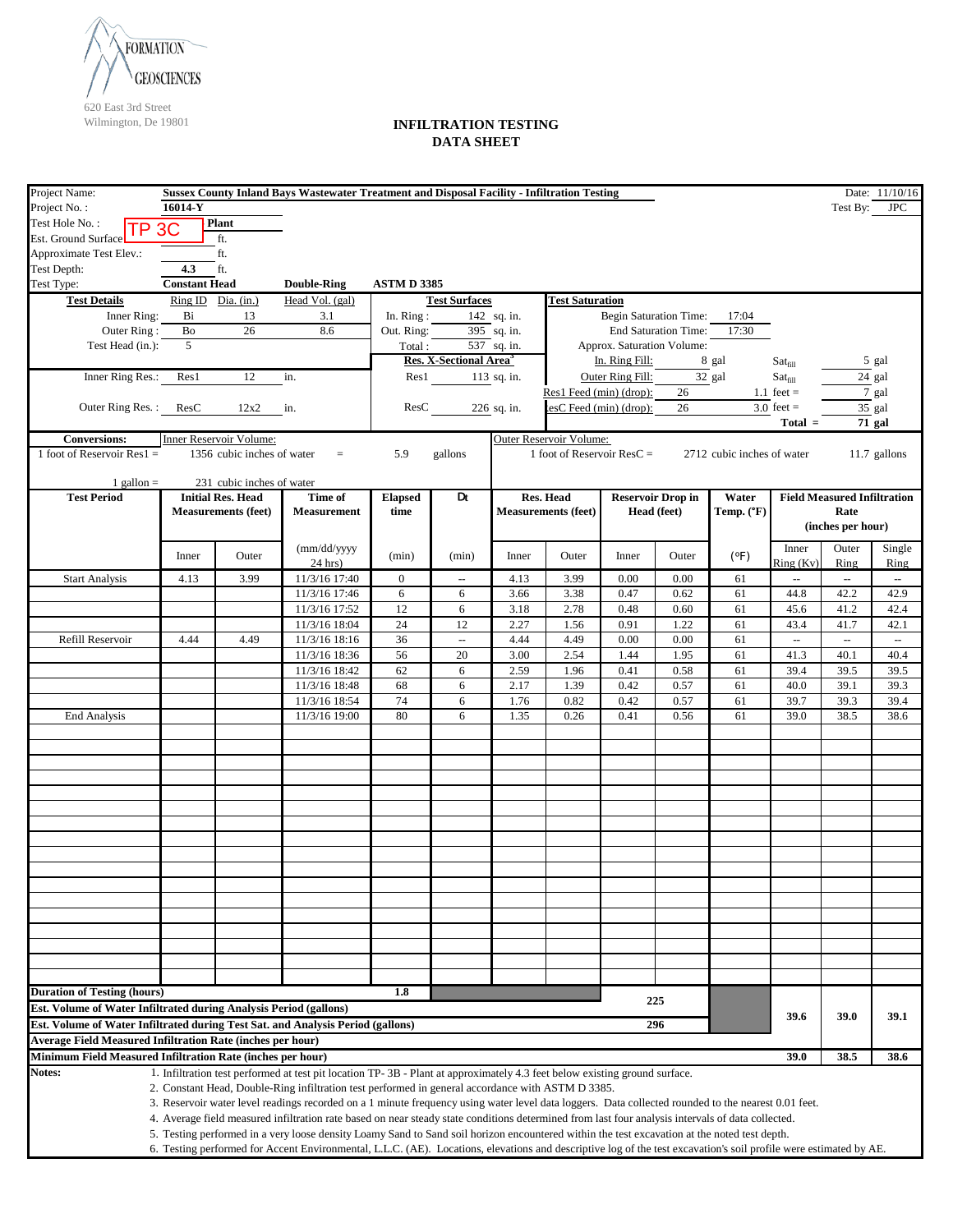

| Project Name:<br><b>Sussex County Inland Bays Wastewater Treatment and Disposal Facility - Infiltration Testing</b><br>Date: 11/10/16 |                             |                            |                                                                                                                                                                                                                                                                                    |                    |                                    |               |                              |                               |                             |                            |                            |                                    |             |
|---------------------------------------------------------------------------------------------------------------------------------------|-----------------------------|----------------------------|------------------------------------------------------------------------------------------------------------------------------------------------------------------------------------------------------------------------------------------------------------------------------------|--------------------|------------------------------------|---------------|------------------------------|-------------------------------|-----------------------------|----------------------------|----------------------------|------------------------------------|-------------|
| Project No.:                                                                                                                          | 16014-Y                     |                            |                                                                                                                                                                                                                                                                                    |                    |                                    |               |                              |                               |                             |                            |                            | Test By:                           | <b>JPC</b>  |
| Test Hole No.: TP 1B                                                                                                                  |                             | Lawson                     |                                                                                                                                                                                                                                                                                    |                    |                                    |               |                              |                               |                             |                            |                            |                                    |             |
| Est. Ground Surf                                                                                                                      |                             | ft.                        |                                                                                                                                                                                                                                                                                    |                    |                                    |               |                              |                               |                             |                            |                            |                                    |             |
| Approximate Test Elev.:                                                                                                               |                             | ft.                        |                                                                                                                                                                                                                                                                                    |                    |                                    |               |                              |                               |                             |                            |                            |                                    |             |
| Test Depth:<br>Test Type:                                                                                                             | 2.5<br><b>Constant Head</b> | ft.                        | <b>Double-Ring</b>                                                                                                                                                                                                                                                                 | <b>ASTM D 3385</b> |                                    |               |                              |                               |                             |                            |                            |                                    |             |
| <b>Test Details</b>                                                                                                                   |                             | Ring ID Dia. (in.)         | Head Vol. (gal)                                                                                                                                                                                                                                                                    |                    | <b>Test Surfaces</b>               |               | <b>Test Saturation</b>       |                               |                             |                            |                            |                                    |             |
| Inner Ring:                                                                                                                           | Ai                          | 12                         | 2.9                                                                                                                                                                                                                                                                                | In. Ring:          |                                    | 111 sq. in.   |                              | <b>Begin Saturation Time:</b> |                             | 8:24                       |                            |                                    |             |
| Outer Ring:                                                                                                                           | Ao                          | $24\,$                     | 8.9                                                                                                                                                                                                                                                                                | Out. Ring:         |                                    | 344 sq. in.   |                              |                               | <b>End Saturation Time:</b> | 9:30                       |                            |                                    |             |
| Test Head (in.):                                                                                                                      | 6                           |                            |                                                                                                                                                                                                                                                                                    | Total:             |                                    | $455$ sq. in. |                              | Approx. Saturation Volume:    |                             |                            |                            |                                    |             |
|                                                                                                                                       |                             |                            |                                                                                                                                                                                                                                                                                    |                    | Res. X-Sectional Area <sup>3</sup> |               |                              | In. Ring Fill:                |                             | 4.4 gal                    | $\text{Sat}_{\text{fill}}$ |                                    | $1.5$ gal   |
| Inner Ring Res.:                                                                                                                      | Res1                        | 12                         | in.                                                                                                                                                                                                                                                                                | Res1               |                                    | 113 sq. in.   |                              | Outer Ring Fill:              | 11.8 gal                    |                            | $\text{Sat}_{\text{fill}}$ |                                    | $2.9$ gal   |
|                                                                                                                                       |                             |                            |                                                                                                                                                                                                                                                                                    |                    |                                    |               | Res1 Feed (min) (drop):      |                               | 66                          |                            | $0.39$ feet =              |                                    | $2.3$ gal   |
| Outer Ring Res.:                                                                                                                      | Res2                        | 12                         | in.                                                                                                                                                                                                                                                                                | Res2               |                                    | 113 sq. in.   |                              | Res2 Feed (min) (drop):       | 66                          |                            | $0.82$ feet =              |                                    | 4.8 gal     |
|                                                                                                                                       |                             |                            |                                                                                                                                                                                                                                                                                    |                    |                                    |               |                              |                               |                             |                            | $Total =$                  | 11.5 gal                           |             |
| <b>Conversions:</b>                                                                                                                   |                             | Inner Reservoir Volume:    |                                                                                                                                                                                                                                                                                    |                    |                                    |               | Outer Reservoir Volume:      |                               |                             |                            |                            |                                    |             |
| 1 foot of Reservoir Res $1 =$                                                                                                         |                             | 1356 cubic inches of water | $\equiv$                                                                                                                                                                                                                                                                           | 5.9                | gallons                            |               | 1 foot of Reservoir $Res2 =$ |                               |                             | 1356 cubic inches of water |                            |                                    | 5.9 gallons |
| 1 gallon $=$                                                                                                                          |                             | 231 cubic inches of water  |                                                                                                                                                                                                                                                                                    |                    |                                    |               |                              |                               |                             |                            |                            |                                    |             |
| <b>Test Period</b>                                                                                                                    |                             | <b>Initial Res. Head</b>   | Time of                                                                                                                                                                                                                                                                            | <b>Elapsed</b>     | $\mathbf{D_t}$                     |               | Res. Head                    |                               | <b>Reservoir Drop in</b>    | Water                      |                            | <b>Field Measured Infiltration</b> |             |
|                                                                                                                                       |                             | <b>Measurements (feet)</b> | <b>Measurement</b>                                                                                                                                                                                                                                                                 | time               |                                    |               | <b>Measurements (feet)</b>   |                               | Head (feet)                 | Temp. (°F)                 |                            | Rate                               |             |
|                                                                                                                                       |                             |                            |                                                                                                                                                                                                                                                                                    |                    |                                    |               |                              |                               |                             |                            |                            | (inches per hour)                  |             |
|                                                                                                                                       | Inner                       | Outer                      | (mm/dd/yyyy                                                                                                                                                                                                                                                                        | (min)              | (min)                              | Inner         | Outer                        | Inner                         | Outer                       |                            | Inner                      | Outer                              | Single      |
|                                                                                                                                       |                             |                            | $24$ hrs)                                                                                                                                                                                                                                                                          |                    |                                    |               |                              |                               |                             | (°F)                       | Ring                       | Ring                               | Ring        |
| <b>Start Analysis</b>                                                                                                                 | 3.97                        | 3.81                       | 11/8/16 9:30                                                                                                                                                                                                                                                                       | $\overline{0}$     | $\overline{\phantom{a}}$           | 3.97          | 3.81                         | 0.00                          | 0.00                        | 40                         | $\mathbb{Z}^2$             | $\overline{\phantom{a}}$           | ω.          |
|                                                                                                                                       |                             |                            | 11/8/16 9:45                                                                                                                                                                                                                                                                       | 15                 | 15                                 | 3.83          | 3.22                         | 0.13                          | 0.59                        | 40                         | 6.6                        | 9.3                                | 8.6         |
| Refill Reservoir                                                                                                                      | 4.75                        | 4.67                       | 11/8/16 10:00                                                                                                                                                                                                                                                                      | 30<br>40           | $\bar{\phantom{a}}$                | 4.75          | 4.67                         | 0.00<br>0.09                  | 0.00                        | 40<br>40                   | $\overline{\phantom{a}}$   | $\bar{\phantom{a}}$                | ω.          |
|                                                                                                                                       |                             |                            | 11/8/16 10:10<br>11/8/16 10:20                                                                                                                                                                                                                                                     | 50                 | 10<br>10                           | 4.66<br>4.58  | 4.30<br>3.93                 | 0.09                          | 0.37<br>0.37                | 41                         | 6.5<br>6.4                 | 8.7<br>8.7                         | 8.2<br>8.1  |
|                                                                                                                                       |                             |                            | 11/8/16 10:30                                                                                                                                                                                                                                                                      | 60                 | 10                                 | 4.48          | 3.57                         | 0.10                          | 0.36                        | 41                         | 7.1                        | 8.4                                | 8.1         |
|                                                                                                                                       |                             |                            | 11/8/16 10:40                                                                                                                                                                                                                                                                      | 70                 | 10                                 | 4.39          | 3.21                         | 0.09                          | 0.36                        | 41                         | 6.9                        | 8.6                                | 8.2         |
|                                                                                                                                       |                             |                            | 11/8/16 10:50                                                                                                                                                                                                                                                                      | 80                 | 10                                 | 4.29          | 2.86                         | 0.10                          | 0.35                        | 41                         | 7.1                        | 8.3                                | 8.0         |
|                                                                                                                                       |                             |                            | 11/8/16 11:00                                                                                                                                                                                                                                                                      | 90                 | 10                                 | 4.20          | 2.51                         | 0.09                          | 0.36                        | 41                         | 6.3                        | 8.4                                | 7.9         |
|                                                                                                                                       |                             |                            | 11/8/16 11:10                                                                                                                                                                                                                                                                      | 100                | 10                                 | 4.11          | 2.15                         | 0.09                          | 0.35                        | 42                         | 6.7                        | 8.3                                | 7.9         |
|                                                                                                                                       |                             |                            | 11/8/16 11:20                                                                                                                                                                                                                                                                      | 110                | 10                                 | 4.02          | 1.81                         | 0.09                          | 0.35                        | 42                         | 6.8                        | 8.2                                | 7.8         |
|                                                                                                                                       |                             |                            | $11/8/16$ 11:30                                                                                                                                                                                                                                                                    | 120                | 10                                 | 3.92          | 1.47                         | 0.10                          | 0.34                        | 42                         | 7.3                        | 8.1                                | 7.9         |
|                                                                                                                                       |                             |                            | 11/8/16 11:40                                                                                                                                                                                                                                                                      | 130                | 10                                 | 3.81          | 1.14                         | 0.10                          | 0.33                        | 42                         | 7.6                        | 7.7                                | 7.7         |
| <b>End Analysis</b>                                                                                                                   |                             |                            | 11/8/16 11:53                                                                                                                                                                                                                                                                      | 143                | 13                                 | 3.68          | 0.73                         | 0.13                          | 0.41                        | 43                         | 7.4                        | 7.4                                | 7.4         |
|                                                                                                                                       |                             |                            |                                                                                                                                                                                                                                                                                    |                    |                                    |               |                              |                               |                             |                            |                            |                                    |             |
|                                                                                                                                       |                             |                            |                                                                                                                                                                                                                                                                                    |                    |                                    |               |                              |                               |                             |                            |                            |                                    |             |
|                                                                                                                                       |                             |                            |                                                                                                                                                                                                                                                                                    |                    |                                    |               |                              |                               |                             |                            |                            |                                    |             |
|                                                                                                                                       |                             |                            |                                                                                                                                                                                                                                                                                    |                    |                                    |               |                              |                               |                             |                            |                            |                                    |             |
|                                                                                                                                       |                             |                            |                                                                                                                                                                                                                                                                                    |                    |                                    |               |                              |                               |                             |                            |                            |                                    |             |
|                                                                                                                                       |                             |                            |                                                                                                                                                                                                                                                                                    |                    |                                    |               |                              |                               |                             |                            |                            |                                    |             |
|                                                                                                                                       |                             |                            |                                                                                                                                                                                                                                                                                    |                    |                                    |               |                              |                               |                             |                            |                            |                                    |             |
|                                                                                                                                       |                             |                            |                                                                                                                                                                                                                                                                                    |                    |                                    |               |                              |                               |                             |                            |                            |                                    |             |
|                                                                                                                                       |                             |                            |                                                                                                                                                                                                                                                                                    |                    |                                    |               |                              |                               |                             |                            |                            |                                    |             |
|                                                                                                                                       |                             |                            |                                                                                                                                                                                                                                                                                    |                    |                                    |               |                              |                               |                             |                            |                            |                                    |             |
|                                                                                                                                       |                             |                            |                                                                                                                                                                                                                                                                                    |                    |                                    |               |                              |                               |                             |                            |                            |                                    |             |
| <b>Duration of Testing (hours)</b>                                                                                                    |                             |                            |                                                                                                                                                                                                                                                                                    | 3.5                |                                    |               |                              |                               |                             |                            |                            |                                    |             |
| Est. Volume of Water Infiltrated during Analysis Period (gallons)                                                                     |                             |                            |                                                                                                                                                                                                                                                                                    |                    |                                    |               |                              |                               | 34                          |                            |                            |                                    |             |
| Est. Volume of Water Infiltrated during Test Sat. and Analysis Period (gallons)                                                       |                             |                            |                                                                                                                                                                                                                                                                                    |                    |                                    |               |                              |                               | 45                          |                            | 7.4                        | 7.4                                | 7.4         |
| <b>Average Field Measured Infiltration Rate (inches per hour)</b>                                                                     |                             |                            |                                                                                                                                                                                                                                                                                    |                    |                                    |               |                              |                               |                             |                            |                            |                                    |             |
| Minimum Field Measured Infiltration Rate (inches per hour)                                                                            |                             |                            |                                                                                                                                                                                                                                                                                    |                    |                                    |               |                              |                               |                             |                            | 6.3                        | 7.4                                | 7.4         |
| Notes:                                                                                                                                |                             |                            | 1. Infiltration test performed at test pit location TP-1C - Lawson at approximately 2.5 feet below existing ground surface.                                                                                                                                                        |                    |                                    |               |                              |                               |                             |                            |                            |                                    |             |
|                                                                                                                                       |                             |                            | 2. Constant Head, Double-Ring infiltration test performed in general accordance with ASTM D 3385.                                                                                                                                                                                  |                    |                                    |               |                              |                               |                             |                            |                            |                                    |             |
|                                                                                                                                       |                             |                            | 3. Reservoir water level readings recorded on a 1 minute frequency using water level data loggers. Data collected rounded to the nearest 0.01 feet.                                                                                                                                |                    |                                    |               |                              |                               |                             |                            |                            |                                    |             |
|                                                                                                                                       |                             |                            | 4. Average field measured infiltration rate based on near steady state conditions determined from last reading of data collected.<br>5. Testing performed in a loose density Sandy Loam to Loamy Sand soil horizon encountered within the test excavation at the noted test depth. |                    |                                    |               |                              |                               |                             |                            |                            |                                    |             |
|                                                                                                                                       |                             |                            | 6. Testing performed for Accent Environmental, L.L.C. (AE). Locations, elevations and descriptive log of the test excavation's soil profile were estimated by AE.                                                                                                                  |                    |                                    |               |                              |                               |                             |                            |                            |                                    |             |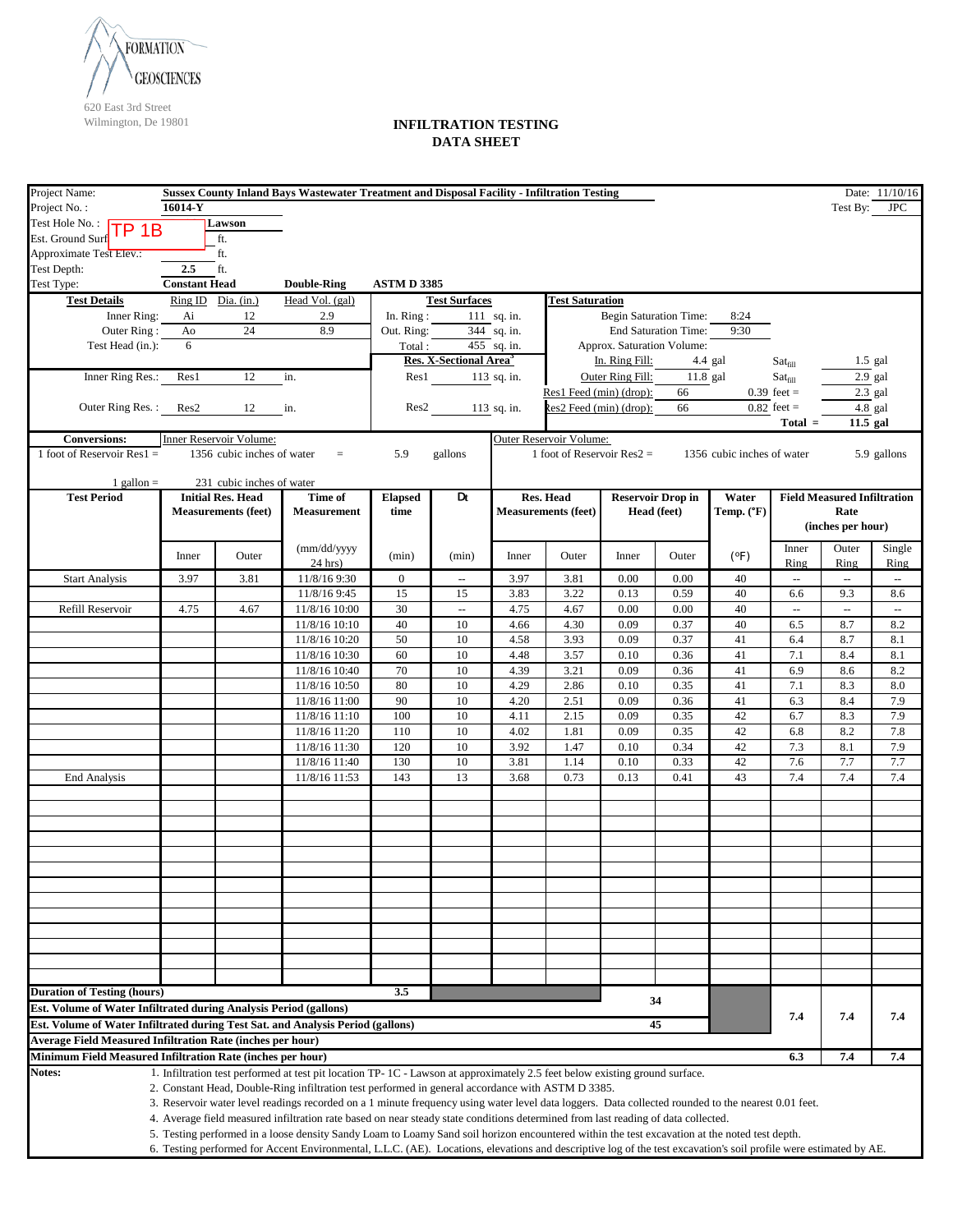

| Project Name:                                                                   |                      |                                                        | Sussex County Inland Bays Wastewater Treatment and Disposal Facility - Infiltration Testing                                                                       |                        |                                    |             |                                         |                               |                                         |                            |                                |                                            | Date: 11/10/16 |
|---------------------------------------------------------------------------------|----------------------|--------------------------------------------------------|-------------------------------------------------------------------------------------------------------------------------------------------------------------------|------------------------|------------------------------------|-------------|-----------------------------------------|-------------------------------|-----------------------------------------|----------------------------|--------------------------------|--------------------------------------------|----------------|
| Project No.:                                                                    | 16014-Y              |                                                        |                                                                                                                                                                   |                        |                                    |             |                                         |                               |                                         |                            |                                | Test By:                                   | <b>JPC</b>     |
| Test Hole No.: TP 2B<br>Est. Ground Surf                                        |                      | Lawson<br>ft.                                          |                                                                                                                                                                   |                        |                                    |             |                                         |                               |                                         |                            |                                |                                            |                |
| Approximate Test Elev.:                                                         |                      | ft.                                                    |                                                                                                                                                                   |                        |                                    |             |                                         |                               |                                         |                            |                                |                                            |                |
| Test Depth:                                                                     | 3.4                  | ft.                                                    |                                                                                                                                                                   |                        |                                    |             |                                         |                               |                                         |                            |                                |                                            |                |
| Test Type:                                                                      | <b>Constant Head</b> |                                                        | <b>Double-Ring</b>                                                                                                                                                | <b>ASTM D 3385</b>     |                                    |             |                                         |                               |                                         |                            |                                |                                            |                |
| <b>Test Details</b>                                                             |                      | Ring ID Dia. (in.)                                     | Head Vol. (gal)                                                                                                                                                   |                        | <b>Test Surfaces</b>               |             | <b>Test Saturation</b>                  |                               |                                         |                            |                                |                                            |                |
| Inner Ring:                                                                     | Bi                   | 13                                                     | 3.7                                                                                                                                                               | In. Ring:              |                                    | 142 sq. in. |                                         | <b>Begin Saturation Time:</b> |                                         | 8:28                       |                                |                                            |                |
| Outer Ring:                                                                     | $\rm Bo$             | 26                                                     | 10.3                                                                                                                                                              | Out. Ring:             |                                    | 395 sq. in. |                                         |                               | <b>End Saturation Time:</b>             | 9:30                       |                                |                                            |                |
| Test Head (in.):                                                                | 6                    |                                                        |                                                                                                                                                                   | Total:                 | Res. X-Sectional Area <sup>3</sup> | 537 sq. in. |                                         | Approx. Saturation Volume:    |                                         |                            |                                |                                            |                |
|                                                                                 |                      |                                                        |                                                                                                                                                                   |                        |                                    |             |                                         | In. Ring Fill:                |                                         | $5.0$ gal                  | $\text{Sat}_{\text{fill}}$     |                                            | $1.3$ gal      |
| Inner Ring Res.:                                                                | Res1                 | 12                                                     | in.                                                                                                                                                               | Res1                   |                                    | 113 sq. in. |                                         | Outer Ring Fill:              |                                         | 13.0 gal                   | $\text{Sat}_{\text{fill}}$     |                                            | 2.7 gal        |
| Outer Ring Res.:                                                                |                      | 12                                                     | in.                                                                                                                                                               |                        |                                    |             | Res1 Feed (min) (drop):                 | Res2 Feed (min) (drop):       | 62<br>62                                |                            | $0.50$ feet =<br>1.34 feet $=$ |                                            | $2.9$ gal      |
|                                                                                 | Res2                 |                                                        |                                                                                                                                                                   | Res2                   |                                    | 113 sq. in. |                                         |                               |                                         |                            | $Total =$                      | 14.8 gal                                   | 7.8 gal        |
| <b>Conversions:</b>                                                             |                      | Inner Reservoir Volume:                                |                                                                                                                                                                   |                        |                                    |             | Outer Reservoir Volume:                 |                               |                                         |                            |                                |                                            |                |
| 1 foot of Reservoir Res $1 =$                                                   |                      | 1356 cubic inches of water                             | $=$                                                                                                                                                               | 5.9                    | gallons                            |             | 1 foot of Reservoir $Res2 =$            |                               |                                         | 1356 cubic inches of water |                                |                                            | 5.9 gallons    |
| 1 gallon $=$                                                                    |                      | 231 cubic inches of water                              |                                                                                                                                                                   |                        |                                    |             |                                         |                               |                                         |                            |                                |                                            |                |
| <b>Test Period</b>                                                              |                      | <b>Initial Res. Head</b><br><b>Measurements (feet)</b> | Time of<br><b>Measurement</b>                                                                                                                                     | <b>Elapsed</b><br>time | Dt                                 |             | Res. Head<br><b>Measurements (feet)</b> |                               | <b>Reservoir Drop in</b><br>Head (feet) | Water<br>Temp. (°F)        |                                | <b>Field Measured Infiltration</b><br>Rate |                |
|                                                                                 |                      |                                                        |                                                                                                                                                                   |                        |                                    |             |                                         |                               |                                         |                            |                                | (inches per hour)                          |                |
|                                                                                 |                      |                                                        |                                                                                                                                                                   |                        |                                    |             |                                         |                               |                                         |                            |                                |                                            |                |
|                                                                                 | Inner                | Outer                                                  | (mm/dd/yyyy                                                                                                                                                       | (min)                  | (min)                              | Inner       | Outer                                   | Inner                         | Outer                                   | (°F)                       | Inner                          | Outer                                      | Single         |
| <b>Start Analysis</b>                                                           | 4.09                 | 4.01                                                   | $24$ hrs)<br>11/8/16 9:30                                                                                                                                         | $\overline{0}$         | $\overline{\phantom{a}}$           | 4.09        | 3.47                                    | 0.00                          | 0.54                                    | 52                         | Ring<br>$\mathbb{Z}^2$         | Ring<br>$\overline{\phantom{a}}$           | Ring<br>ω.     |
|                                                                                 |                      |                                                        | 11/8/16 9:45                                                                                                                                                      | 15                     | 15                                 | 3.92        | 3.00                                    | 0.17                          | 0.47                                    | 52                         | 6.6                            | 6.4                                        | 6.4            |
| Refill Reservoir                                                                | 4.46                 | 4.52                                                   | 11/8/16 10:00                                                                                                                                                     | 30                     | $\bar{\phantom{a}}$                | 4.46        | 4.52                                    | 0.00                          | 0.00                                    | 52                         | $\overline{\phantom{a}}$       | $\bar{\phantom{a}}$                        | ω.             |
|                                                                                 |                      |                                                        | 11/8/16 10:15                                                                                                                                                     | 45                     | 15                                 | 4.28        | 4.05                                    | 0.18                          | 0.47                                    | 51                         | 6.8                            | 6.4                                        | 6.5            |
|                                                                                 |                      |                                                        | 11/8/16 10:30                                                                                                                                                     | 60                     | 15                                 | 4.10        | 3.59                                    | 0.18                          | 0.46                                    | 51                         | 6.7                            | 6.3                                        | 6.4            |
|                                                                                 |                      |                                                        | 11/8/16 10:45                                                                                                                                                     | 75                     | 15                                 | 3.92        | 3.14                                    | 0.18                          | 0.46                                    | 51                         | 6.8                            | 6.3                                        | 6.4            |
|                                                                                 |                      |                                                        | 11/8/16 11:00                                                                                                                                                     | 90                     | 15                                 | 3.75        | 2.66                                    | 0.17                          | 0.48                                    | 51                         | 6.6                            | 6.5                                        | 6.5            |
|                                                                                 |                      |                                                        | 11/8/16 11:15                                                                                                                                                     | 105                    | 15                                 | 3.57        | 2.20                                    | 0.18                          | 0.46                                    | 51                         | 6.8                            | 6.4                                        | 6.5            |
|                                                                                 |                      |                                                        | 11/8/16 11:30                                                                                                                                                     | 120                    | 15                                 | 3.39        | 1.74                                    | 0.18                          | 0.46                                    | 51                         | 7.0                            | 6.3                                        | 6.5            |
|                                                                                 |                      |                                                        | 11/8/16 11:45                                                                                                                                                     | 135                    | 15                                 | 3.20        | 1.31                                    | 0.19                          | 0.43                                    | 51                         | 7.1                            | 5.9                                        | 6.2            |
|                                                                                 |                      |                                                        | 11/8/16 12:00                                                                                                                                                     | 150                    | 15                                 | 3.03        | 0.85                                    | 0.17                          | 0.46                                    | 51                         | 6.7                            | 6.3                                        | 6.4            |
| <b>End Analysis</b>                                                             |                      |                                                        | 11/8/16 12:15                                                                                                                                                     | 165                    | 15                                 | 2.84        | 0.41                                    | 0.19                          | 0.44                                    | 51                         | 7.4                            | 6.0                                        | 6.3            |
|                                                                                 |                      |                                                        |                                                                                                                                                                   |                        |                                    |             |                                         |                               |                                         |                            |                                |                                            |                |
|                                                                                 |                      |                                                        |                                                                                                                                                                   |                        |                                    |             |                                         |                               |                                         |                            |                                |                                            |                |
|                                                                                 |                      |                                                        |                                                                                                                                                                   |                        |                                    |             |                                         |                               |                                         |                            |                                |                                            |                |
|                                                                                 |                      |                                                        |                                                                                                                                                                   |                        |                                    |             |                                         |                               |                                         |                            |                                |                                            |                |
|                                                                                 |                      |                                                        |                                                                                                                                                                   |                        |                                    |             |                                         |                               |                                         |                            |                                |                                            |                |
|                                                                                 |                      |                                                        |                                                                                                                                                                   |                        |                                    |             |                                         |                               |                                         |                            |                                |                                            |                |
|                                                                                 |                      |                                                        |                                                                                                                                                                   |                        |                                    |             |                                         |                               |                                         |                            |                                |                                            |                |
|                                                                                 |                      |                                                        |                                                                                                                                                                   |                        |                                    |             |                                         |                               |                                         |                            |                                |                                            |                |
|                                                                                 |                      |                                                        |                                                                                                                                                                   |                        |                                    |             |                                         |                               |                                         |                            |                                |                                            |                |
|                                                                                 |                      |                                                        |                                                                                                                                                                   |                        |                                    |             |                                         |                               |                                         |                            |                                |                                            |                |
|                                                                                 |                      |                                                        |                                                                                                                                                                   |                        |                                    |             |                                         |                               |                                         |                            |                                |                                            |                |
|                                                                                 |                      |                                                        |                                                                                                                                                                   |                        |                                    |             |                                         |                               |                                         |                            |                                |                                            |                |
|                                                                                 |                      |                                                        |                                                                                                                                                                   |                        |                                    |             |                                         |                               |                                         |                            |                                |                                            |                |
| <b>Duration of Testing (hours)</b>                                              |                      |                                                        |                                                                                                                                                                   | 3.8                    |                                    |             |                                         |                               |                                         |                            |                                |                                            |                |
| Est. Volume of Water Infiltrated during Analysis Period (gallons)               |                      |                                                        |                                                                                                                                                                   |                        |                                    |             |                                         |                               | 41                                      |                            |                                |                                            |                |
| Est. Volume of Water Infiltrated during Test Sat. and Analysis Period (gallons) |                      |                                                        |                                                                                                                                                                   |                        |                                    |             |                                         |                               | 55                                      |                            | 6.9                            | 6.3                                        | 6.4            |
| <b>Average Field Measured Infiltration Rate (inches per hour)</b>               |                      |                                                        |                                                                                                                                                                   |                        |                                    |             |                                         |                               |                                         |                            |                                |                                            |                |
| Minimum Field Measured Infiltration Rate (inches per hour)                      |                      |                                                        |                                                                                                                                                                   |                        |                                    |             |                                         |                               |                                         |                            | 6.6                            | 5.9                                        | 6.2            |
| Notes:                                                                          |                      |                                                        | 1. Infiltration test performed at test pit location TP - 2C - Lawson at approximately 3.4 feet below existing ground surface.                                     |                        |                                    |             |                                         |                               |                                         |                            |                                |                                            |                |
|                                                                                 |                      |                                                        | 2. Constant Head, Double-Ring infiltration test performed in general accordance with ASTM D 3385.                                                                 |                        |                                    |             |                                         |                               |                                         |                            |                                |                                            |                |
|                                                                                 |                      |                                                        | 3. Reservoir water level readings recorded on a 1 minute frequency using water level data loggers. Data collected rounded to the nearest 0.01 feet.               |                        |                                    |             |                                         |                               |                                         |                            |                                |                                            |                |
|                                                                                 |                      |                                                        | 4. Average field measured infiltration rate based on near steady state conditions determined from data collected.                                                 |                        |                                    |             |                                         |                               |                                         |                            |                                |                                            |                |
|                                                                                 |                      |                                                        | 5. Testing performed in a loose density Sandy Loam to Loamy Sand soil horizon encountered within the test excavation at the noted test depth.                     |                        |                                    |             |                                         |                               |                                         |                            |                                |                                            |                |
|                                                                                 |                      |                                                        | 6. Testing performed for Accent Environmental, L.L.C. (AE). Locations, elevations and descriptive log of the test excavation's soil profile were estimated by AE. |                        |                                    |             |                                         |                               |                                         |                            |                                |                                            |                |